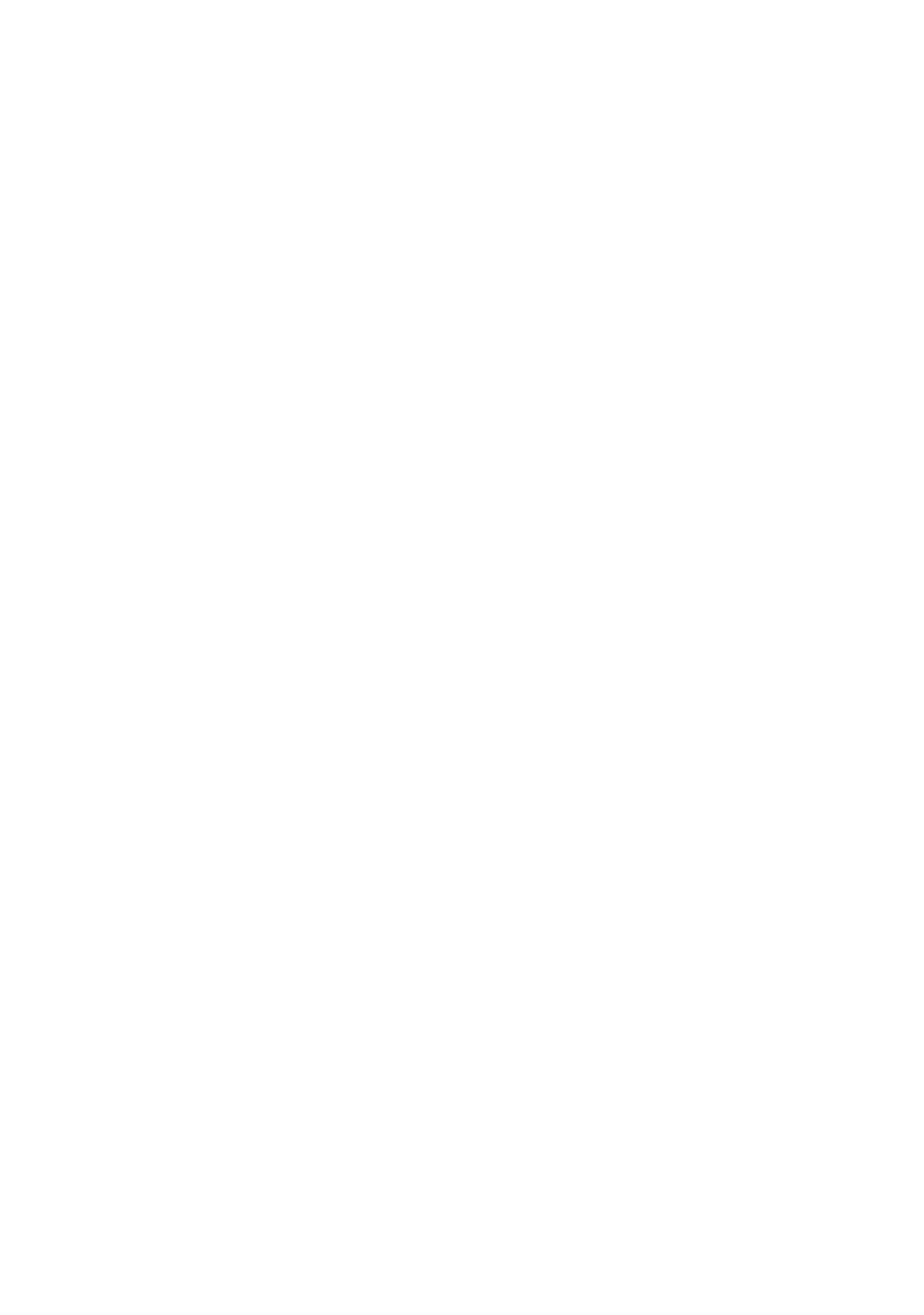

PROFESSOR ERNST MACH

 $1838 - 1916$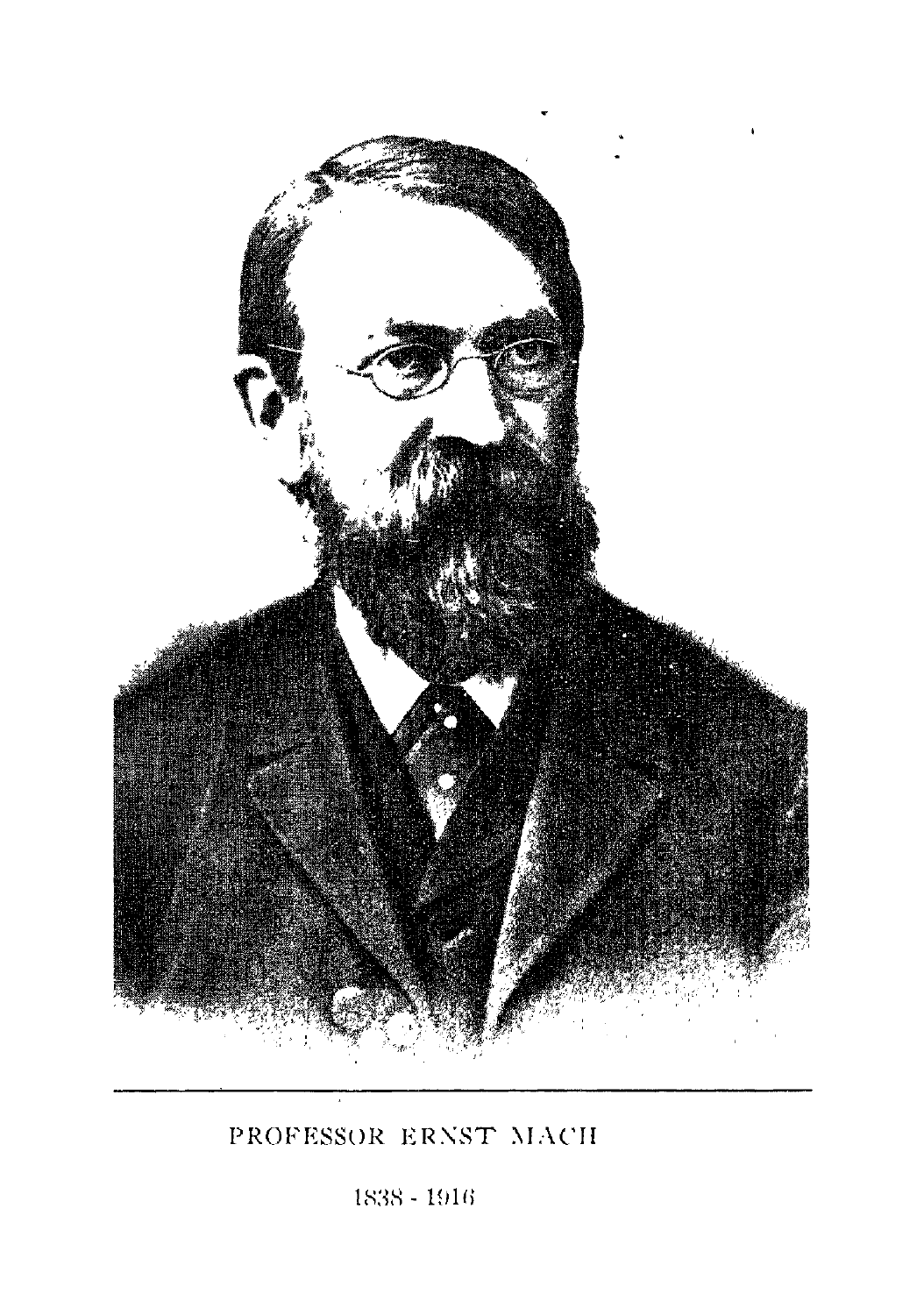# SCIENCE OF MECHANICS

### A CRITICAL AND HISTORICAL ACCOUNT OF ITS DEVELOPMENT

**BY** 

## DR. ERNST MACH

PROFESSOR OF THE HISTORY AND THEORY OF INDUCTIVE SCIENCE IN THE UNIVERSITY OF VIENNA

> TRANSLATED FROM THE GERMAN  $BY$  . THOMAS J. McCORMACK

WITH TWO HUNDRED AND FIFTY CUTS AND ILLUSTRATIONS FOURTH EDITION

CHICAGO LONDON THE OPEN COURT PUBLISHING CO. 1919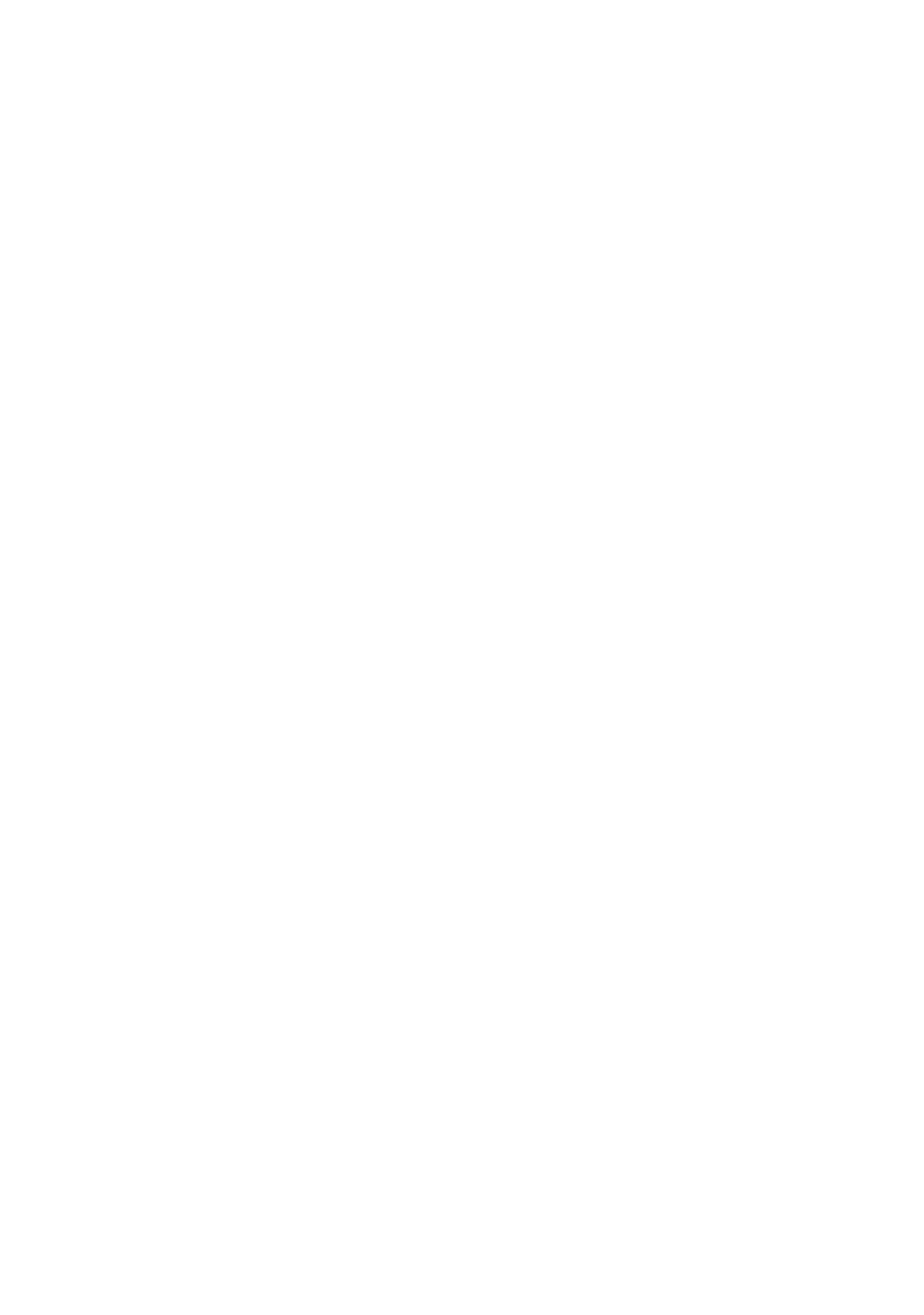# TABLE OF CONTENTS.

|                                              | PAGE |
|----------------------------------------------|------|
| Translator's Preface to the Second Edition v |      |
| Author's Preface to the Translation viii     |      |
| Preface to the First Edition ix              |      |
|                                              |      |
| Preface to the Third Edition xiv             |      |
| Preface to the Fourth Edition xv             |      |
|                                              |      |
| Introduction $\mathbf{I}$                    |      |

## CHAPTER I.

THE DEVELOPMENT OF THE PRINCIPLES OF STATICS.

| I. The Principle of the Lever 8                                       |
|-----------------------------------------------------------------------|
| II. The Principle of the Inclined Plane $\ldots$ $\ldots$ $\ldots$ 24 |
| III. The Principle of the Composition of Forces 33                    |
| IV. The Principle of Virtual Velocities 49                            |
| V. Retrospect of the Development of Statics 77                        |
| VI. The Principles of Statics in Their Application to Fluids 86       |
| VII. The Principles of Statics in Their Application to Gas-           |
| eous Bodies 110                                                       |
|                                                                       |

## CHAPTER II.

#### THE DEVELOPMENT OF THE PRINCIPLES OF DYNAMICS.

| I. Galileo's Achievements 128                                                        |  |  |  |  |  |
|--------------------------------------------------------------------------------------|--|--|--|--|--|
| II. The Achievements of Huygens $\ldots$ , $\ldots$ , $\ldots$ , $\ldots$            |  |  |  |  |  |
| III. The Achievements of Newton $\ldots$ 187                                         |  |  |  |  |  |
| IV. Discussion and Illustration of the Principle of Reaction 201                     |  |  |  |  |  |
| V. Criticism of the Principle of Reaction and of the Con-                            |  |  |  |  |  |
| cept of Mass $\ldots$ $\ldots$ $\ldots$ $\ldots$ $\ldots$ $\ldots$ $\ldots$ $\ldots$ |  |  |  |  |  |
| VI. Newton's Views of Time, Space, and Motion 222                                    |  |  |  |  |  |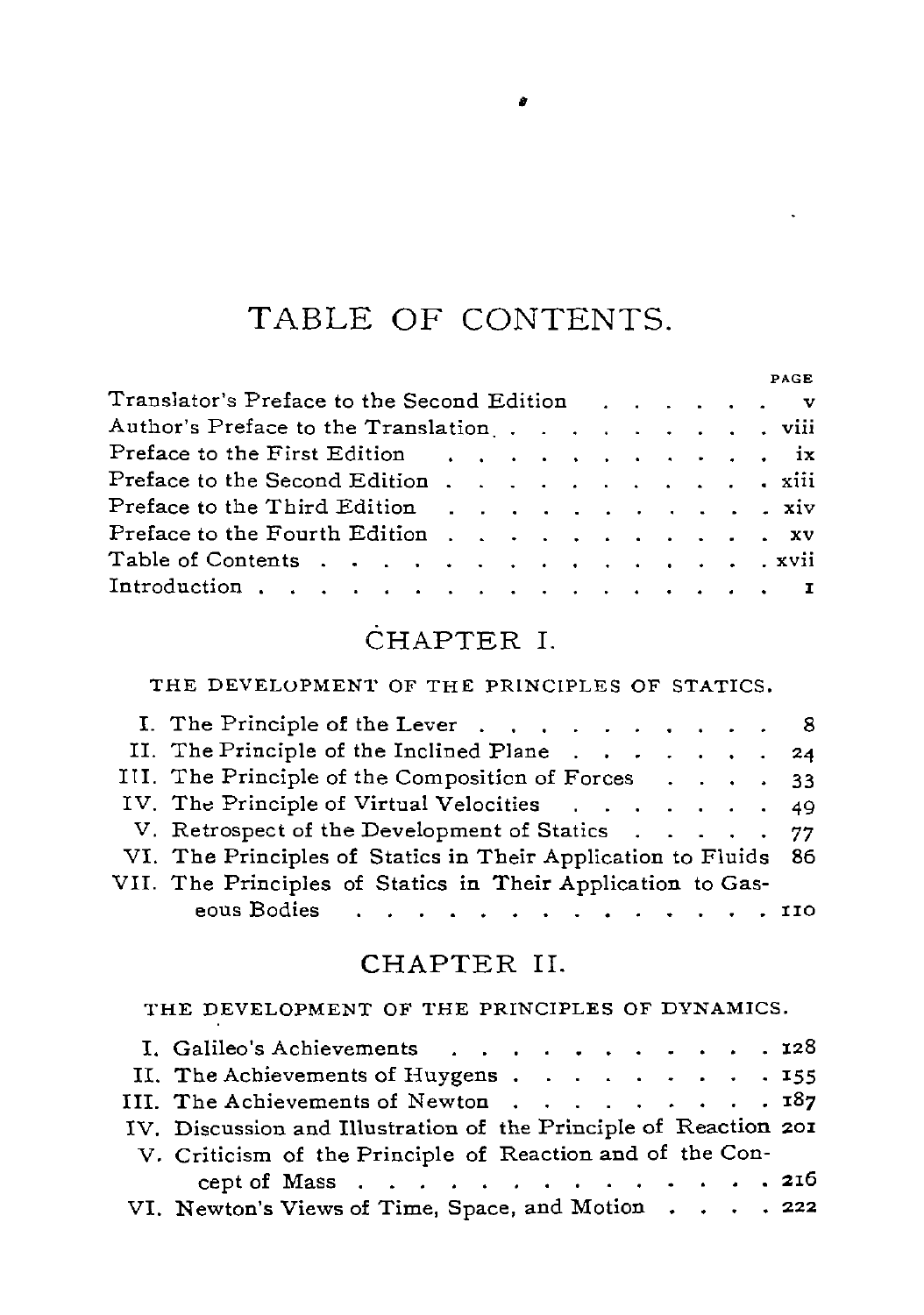xviii THE SCIENCE OF MECHANICS.

|                                                              | PAGE |  |
|--------------------------------------------------------------|------|--|
| VII. Synoptical Critique of the Newtonian Enunciations . 238 |      |  |
| VIII Retrospect of the Development of Dynamics 245           |      |  |

# CHAPTER III.

#### THE EXTENDED APPLICATION OF THE PRINCIPLES OF MECHANICS AND THE DEDUCTIVE DEVELOP-MENT OF THE SCIENCE.

| I. Scope of the Newtonian Principles 256                                         |  |
|----------------------------------------------------------------------------------|--|
| II. The Formulæ and Units of Mechanics $\ldots$ $\ldots$ $\ldots$ 269            |  |
| III. The Laws of the Conservation of Momentum, of the                            |  |
| Conservation of the Centre of Gravity, and of the                                |  |
| Conservation of Areas 287                                                        |  |
| IV. The Laws of Impact $\ldots$ $\ldots$ $\ldots$ $\ldots$ $\ldots$ $\ldots$ 305 |  |
| V. D'Alembert's Principle 331                                                    |  |
| VI. The Principle of Vis Viva. 343                                               |  |
| VII. The Principle of Least Constraint 350                                       |  |
| VIII. The Principle of Least Action $\ldots$ 364                                 |  |
| IX. Hamilton's Principle380                                                      |  |
| X. Some Applications of the Principles of Mechanics to                           |  |
| Hydrostatic and Hydrodynamic Questions 384                                       |  |

## CHAPTER IV.

#### THE FORMAL DEVELOPMENT OF MECHANICS.

|  |  |  |  |  |  | I. The Isoperimetrical Problems 421<br>II. Theological, Animistic, and Mystical Points of View in<br>Mechanics 446<br>III. Analytical Mechanics 465<br>IV. The Economy of Science $\ldots$ $\ldots$ $\ldots$ $\ldots$ $\ldots$ 481 |
|--|--|--|--|--|--|------------------------------------------------------------------------------------------------------------------------------------------------------------------------------------------------------------------------------------|

# CHAPTER V.

 $\sim 10^{-1}$ 

#### THE RELATION OF MECHANICS TO OTHER DEPART-MENTS OF KNOWLEDGE.

| I. The Relations of Mechanics to Physics 495      |  |  |  |
|---------------------------------------------------|--|--|--|
| II. The Relations of Mechanics to Physiology. 504 |  |  |  |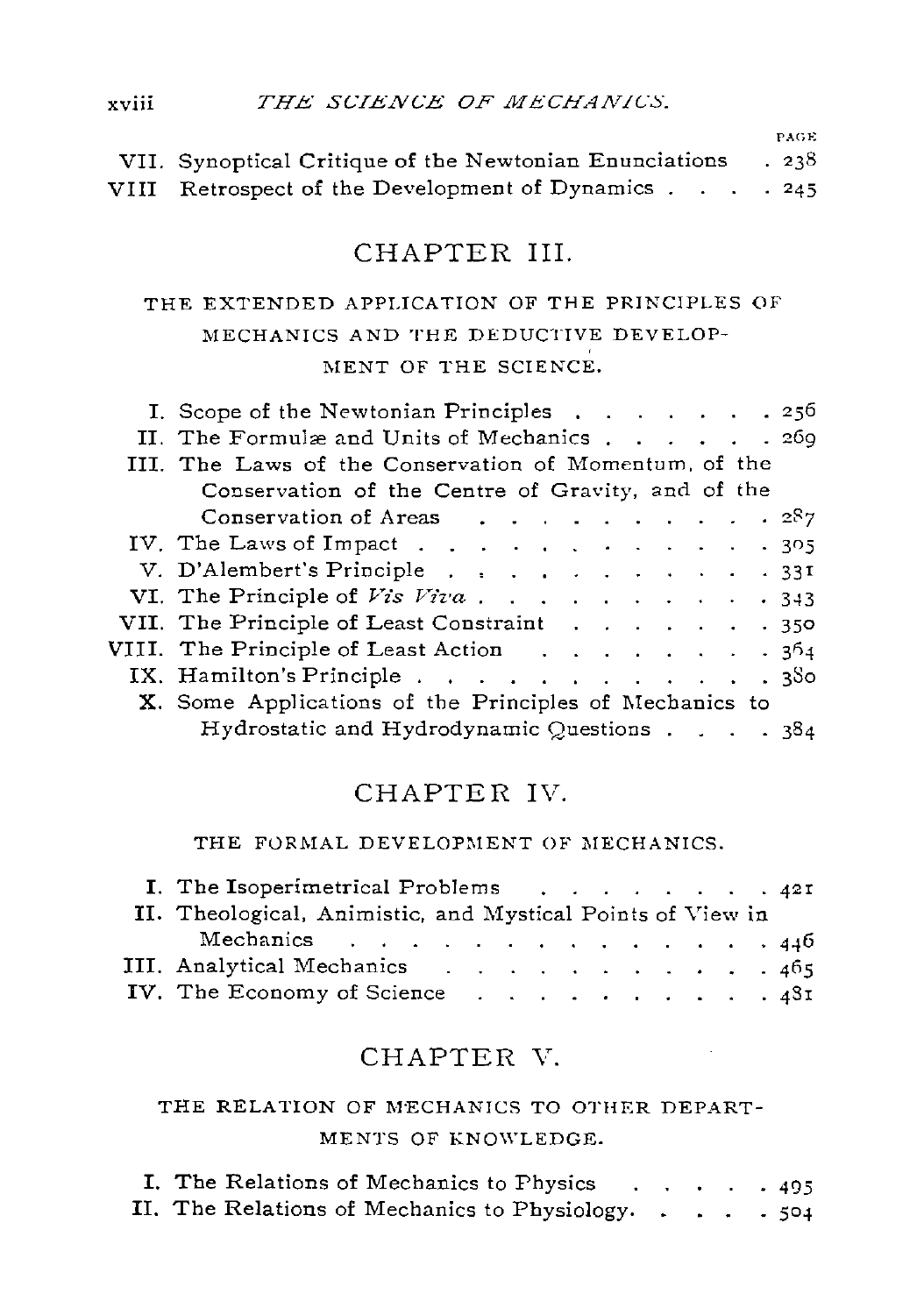| PAGE                                                                                                                                                                                                                                                                                                                                                                                                                                                                                                                                                                                                                                                                                                                                                                                                                                                                                                                                                                                                                                                                                                                           |  |
|--------------------------------------------------------------------------------------------------------------------------------------------------------------------------------------------------------------------------------------------------------------------------------------------------------------------------------------------------------------------------------------------------------------------------------------------------------------------------------------------------------------------------------------------------------------------------------------------------------------------------------------------------------------------------------------------------------------------------------------------------------------------------------------------------------------------------------------------------------------------------------------------------------------------------------------------------------------------------------------------------------------------------------------------------------------------------------------------------------------------------------|--|
| Appendix<br>. 509<br>$\sim$ $\sim$ $\sim$ $\sim$<br>and a strategic and a strategic<br>$\sim$<br><b>Contract Contract</b>                                                                                                                                                                                                                                                                                                                                                                                                                                                                                                                                                                                                                                                                                                                                                                                                                                                                                                                                                                                                      |  |
| I. The Science of Antiquity, 509.-II. Mechanical Researches of<br>the Greeks, 510.-III. and IV. The Archimedean Deduction of the<br>Law of the Lever, 512, 514.-V. Mode of Procedure of Stevinus, 515.<br>-VI. Ancient Notions of the Nature of the Air, 517. - VII. Galileo's<br>Predecessors, 520 -- VIII. Galileo on Falling Bodies, 522 .- IX. Gali-<br>leo on the Law of Inertia, 523. -- X. Galileo on the Motion of Projec-<br>tiles, 525.-XI. Deduction of the Expression for Centrifugal Force<br>(Hamilton's Hodograph), 527 .- XII. Descartes and Huygens on<br>Gravitation, 528.—XIII. Physical Achievements of Huygens, 530.—<br>XIV. Newton's Predecessors, 531.-XV. The Explanations of Gravi-<br>tation, 533 --XVI. Mass and Quantity of Matter, 536.-XVII. Gali-<br>leo on Tides, 537.—XVIII. Mach's Definition of Mass, 539.—XIX.<br>Mach on Physiological Time, 541.-XX. Recent Discussions of the<br>Law of Inertia and Absolute Motion, 542.—XXI. Hertz's System of<br>Mechanics, 548.-XXII. History of Mach's Views of Physical Sci-<br>ence (Mass, Inertia, etc.), 555.-XXIII. Descartes's Achievements |  |
| in Physics, 574.--XXIV. Minimum Principles, 575.--XXV. Grass-<br>mann's Mechanics, 577.-XXVI. Concept of Cause, 579.-XXVII.<br>Mach's Theory of the Economy of Thought, 579.—XXVIII. Descrip-<br>tion of Phenomena by Differential Equations, 583 -XXIX. Mayer<br>and the Mechanical Theory of Heat, 584.-XXX. Principle of En-<br>ergy, 585.                                                                                                                                                                                                                                                                                                                                                                                                                                                                                                                                                                                                                                                                                                                                                                                  |  |
| Chronological Table of a Few Eminent Inquirers and of Their                                                                                                                                                                                                                                                                                                                                                                                                                                                                                                                                                                                                                                                                                                                                                                                                                                                                                                                                                                                                                                                                    |  |
| More Important Mechanical Works 589                                                                                                                                                                                                                                                                                                                                                                                                                                                                                                                                                                                                                                                                                                                                                                                                                                                                                                                                                                                                                                                                                            |  |
| Index<br>.593<br>$\sim$ $\sim$<br>$\bullet$<br>$\sim 10^{-10}$ km $^{-1}$                                                                                                                                                                                                                                                                                                                                                                                                                                                                                                                                                                                                                                                                                                                                                                                                                                                                                                                                                                                                                                                      |  |

 $\mathcal{L}^{\text{max}}_{\text{max}}$  and  $\mathcal{L}^{\text{max}}_{\text{max}}$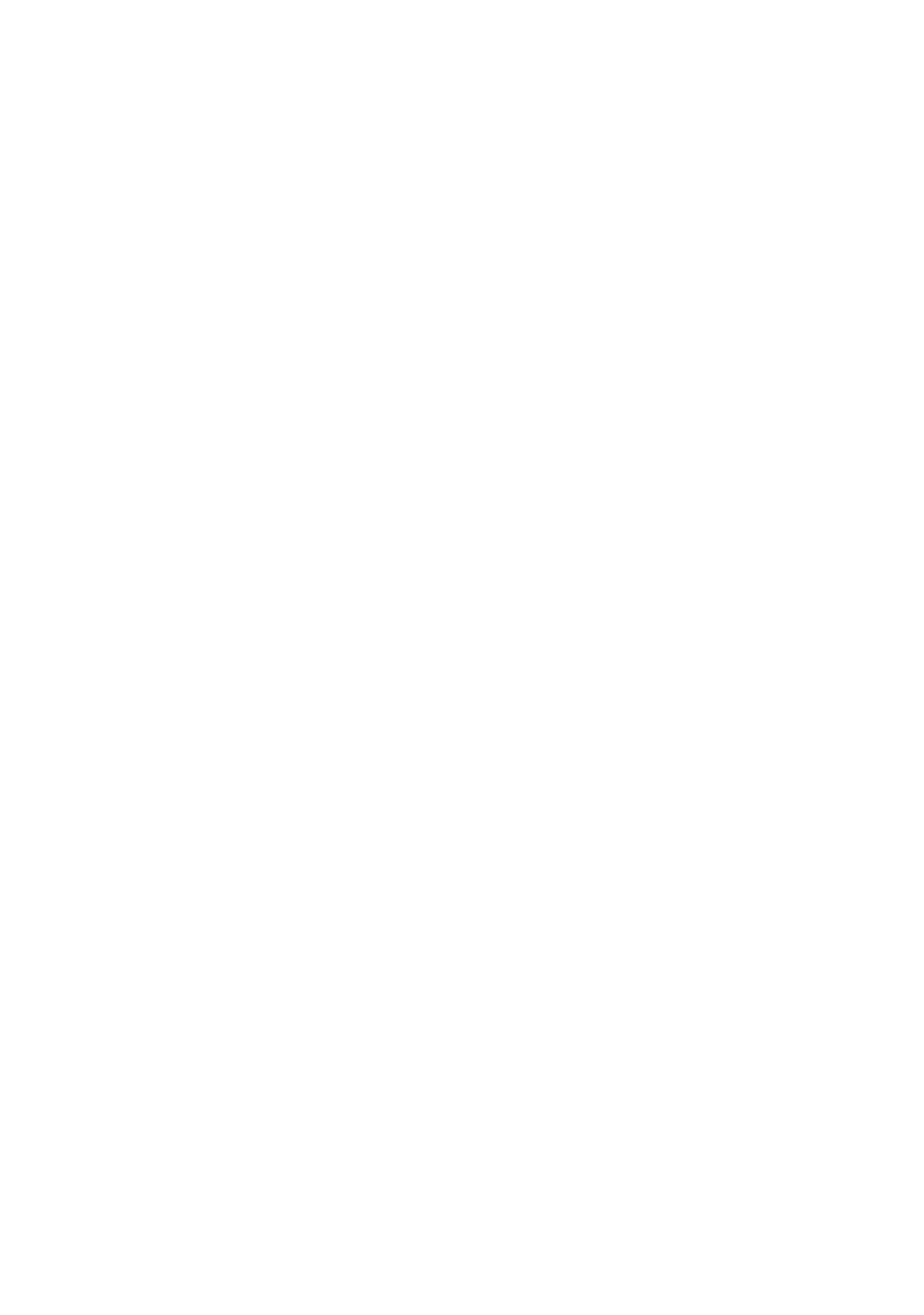NEWTON'S VIEWS OF TIME, SPACE, AND MOTION.

i. In <sup>a</sup> scholium which he appends immediately to his definitions, Newton presents his views regarding time and space-views which we shall now proceed to examine more in detail. We shall literally cite, to this end, only the passages that are absolutely necessary to the characterisation of Newton's views.

Newton's "So far, my object has been to explain the senses views of views or<br>time, space, "in " "So tar, my object has been to explain the senses."<br>in which certain words little known are to be used in time.space, "in which certain words little known are to be used in Tandmotion.<br>andmotion. "the sequel. Time, space, place, and motion, being " words well known to everybody, I do not define. Yet 'n l  $"$ it is to be remarked, that the vulgar conceive these " quantities only in their relation to sensible objects. "And hence certain prejudices with respect to them "have arisen, to remove which it will be convenient to "distinguish them into absolute and relative, true and  $\blacksquare$ "apparent, mathematical and common, respectively. Absolute "I. Absolute, true, and mathematical time, of itand relative ... self, and by its own nature, flows uniformly on, withtime, "out regard to anything external. It is also called " duration.

> "Relative, apparent, and common time, is some " sensible and external measure of absolute time (dura- "tion), estimated by the motions of bodies, whether "accurate or inequable, and is commonly employed "in place of true time; as an hour, a day, a month,  $\frac{1}{2}$ "a year...

"The natural days, which, commonly, for the pur- "pose of the measurement of time, are held as equal. " are in reality unequal. Astronomers correct this in-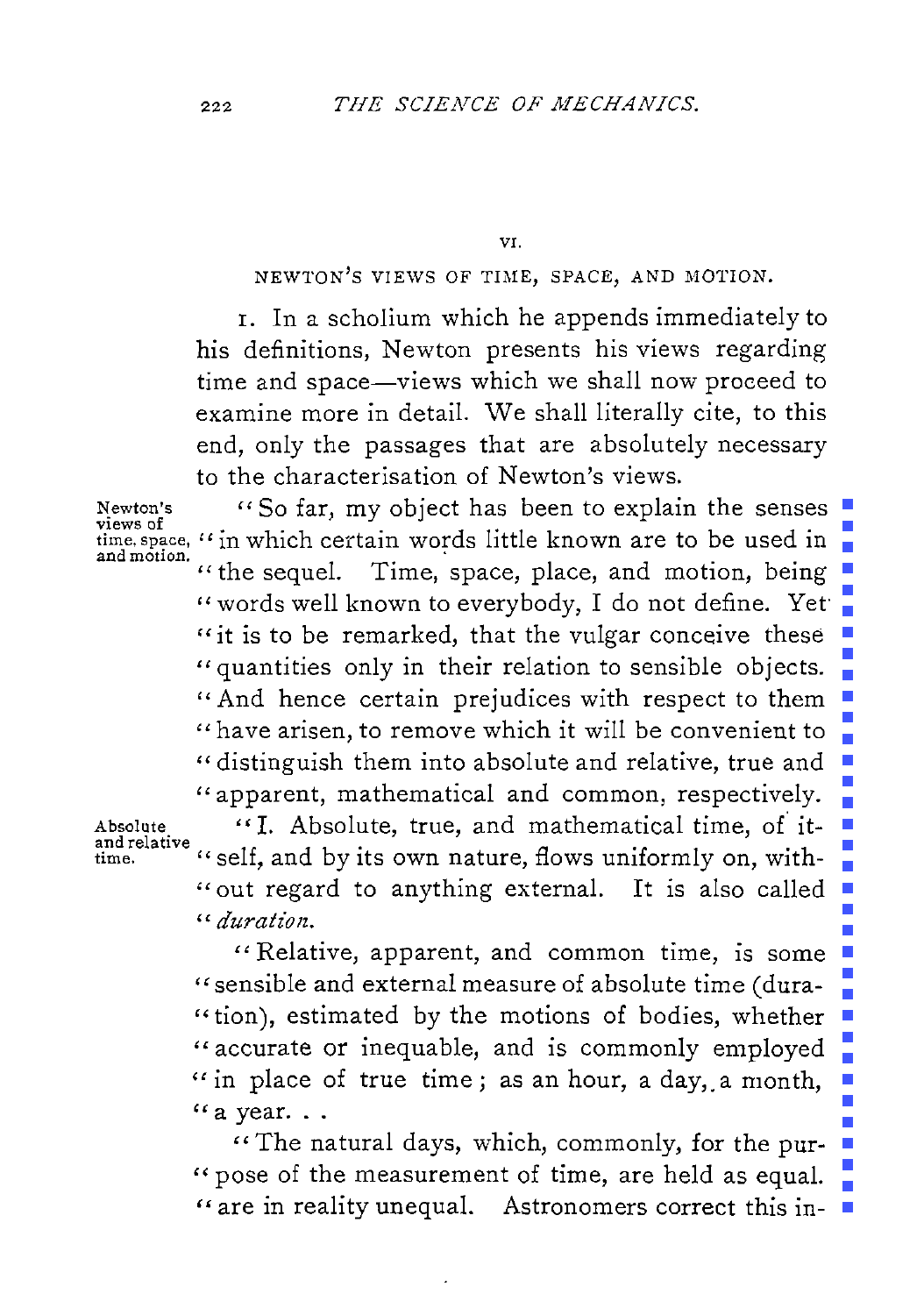"equality, in order that they may measure by <sup>a</sup> truer "time the celestial motions. It may be that there is " no equable motion, by which time can accurately be"<br>"measured. All motions can be accelerated and re-All motions can be accelerated and re-"tarded. But the flow of absolute time cannot be "changed. Duration, or the persistent existence of  $``$  things, is always the same, whether motions be swift "or slow or null."

 $\blacksquare$ Π Ē.  $\blacksquare$ Ē П L. I. П

> 2. It would appear as though Newton in the re-Discussion of Newton's marks here cited still stood under the influence of the view of time. mediaeval philosophy, as though he had grown unfaithful to his resolve to investigate only actual facts. When we say a thing  $A$  changes with the time, we mean simply that the conditions that determine a thing  $A$  depend on the conditions that determine another thing  $B$ . The vibrations of a pendulum take place *in time* when its excursion *depends* on the position of the earth. Since, however, in the observation of the pendulum, we are not under the necessity of taking into account its dependence on the position of the earth, but may compare it with any other thing (the conditions of which of course also depend on the position of the earth), the illusory notion easily arises that  $all$  the things with which we compare it are unessential. Nay, we may, in attending to the motion of a pendulum, neglect entirely other external things, and find that for every position of it our thoughts and sensations are different. Time, accordingly, appears to be some particular and independent thing, on the progress of which the position of the pendulum depends, while the things that we resort to for comparison and choose at random appear to play <sup>a</sup> wholly collateral part. But we must not forget that all things in the world are connected with one another and depend on one another, and that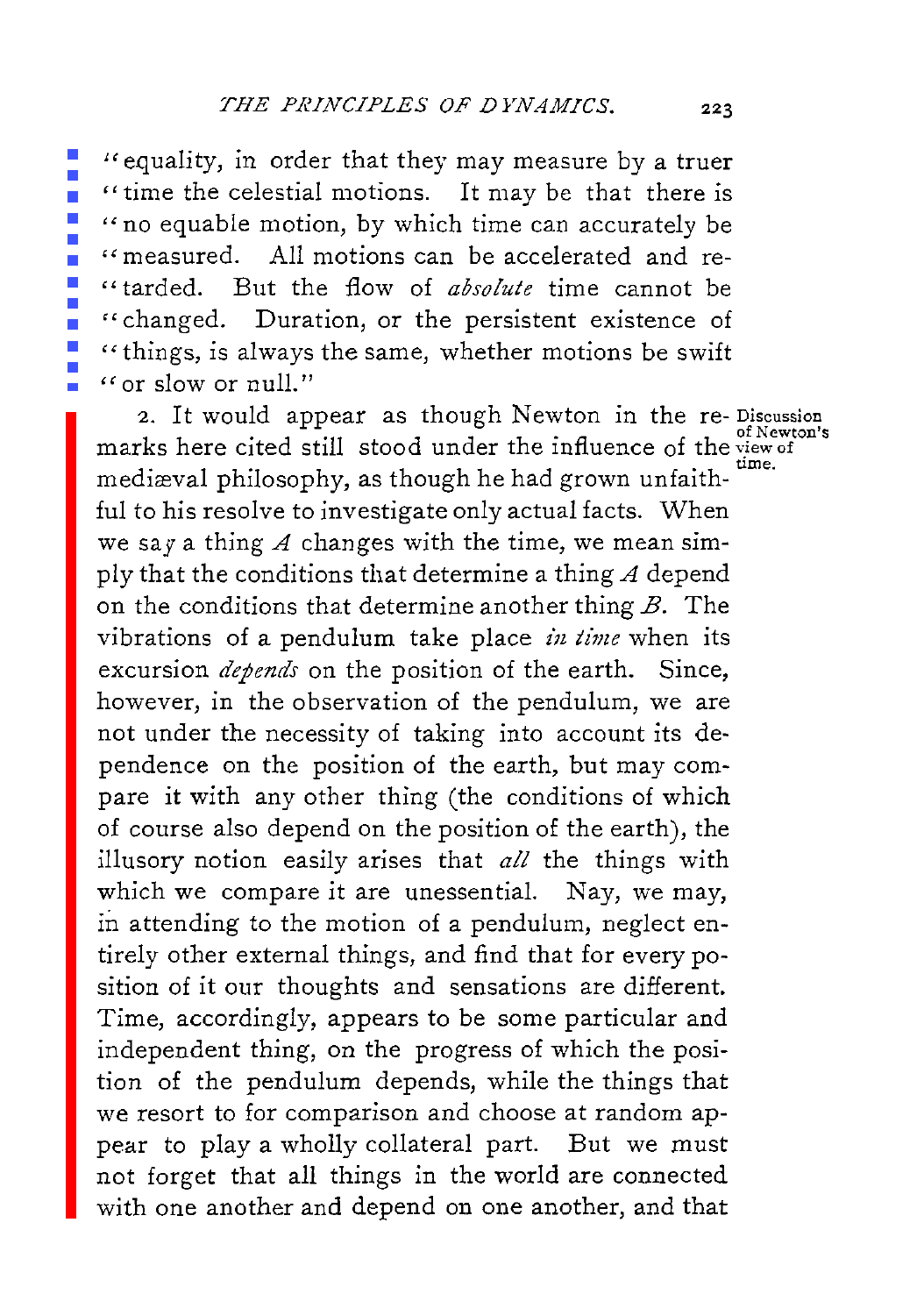General we ourselves and all our thoughts are also <sup>a</sup> part of discussion nature. It is utterly beyond our power to *measure* the  $t_{\text{time}}^{\text{cept of}}$  changes of things by *time*. Quite the contrary, time is an abstraction, at which we arrive by means of the changes of things ; made because we are not restricted to any one *definite* measure, all being interconnected. .<br>A motion is termed uniform in which equal increments of space described correspond to equal increments of space described by some motion with which we form a comparison, as the rotation of the earth. A motion comparison, as the rotation of the earth. may, with respect to another motion, be uniform. But the question whether a motion is in itself uniform, is senseless. , With just as little justice, also, may we speak of an "absolute time"—of a time independent of chance. This absolute time can be measured by com-This absolute time can be measured by comparison with no motion; it has therefore neither a practical nor a scientific value ; and no one is justified in saying that he knows aught about it. It is an idle metaphysical conception.

Further eiu-<br>
eidation of the would not be difficult to show from the points of endation of view of psychology, history, and the science of language (by the names of the chronological divisions). that we reach our ideas of time in and through the interdependence of things on one another. In these ideas the profoundest and most universal connection of things is expressed. When <sup>a</sup> motion takes place in time, it depends on the motion of the earth. This is not refuted by the fact that mechanical motions can be reversed. A number of variable quantities may be so related that one set can suffer a change without the others being<br>affected by it. Nature behaves like a machine. The affected by it. Nature behaves like a machine. individual parts reciprocally determine one another. But while in <sup>a</sup> machine the position of one part determines the position of all the other parts, in nature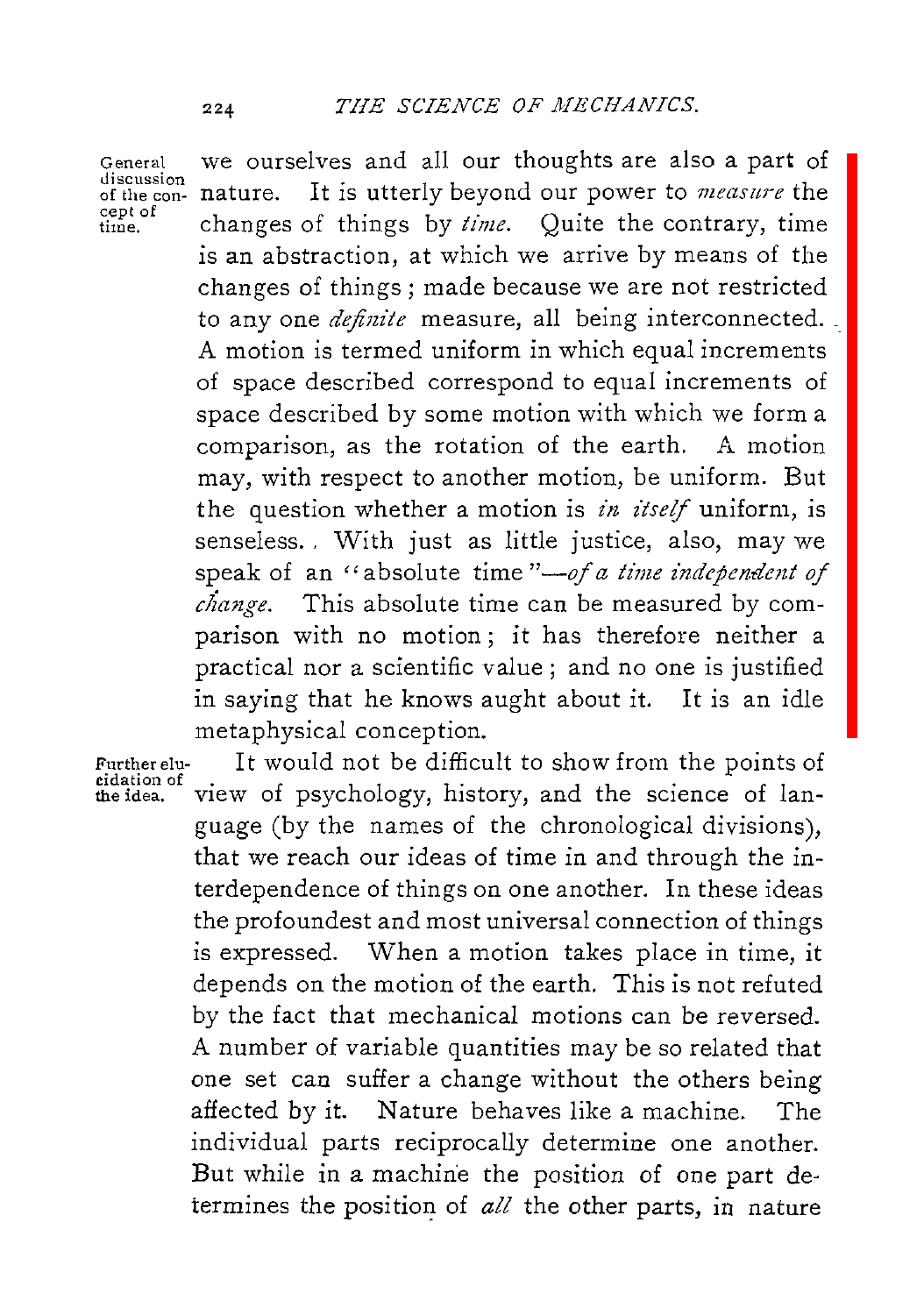more complicated relations obtain. These relations are best represented under the conception of <sup>a</sup> number, n, of quantities that satisfy a lesser number,  $n$  , of equations. Were  $n = n'$ , nature would be invariable. Were  $n' = n - 1$ , then with one quantity all the rest would be controlled. If this latter relation obtained in nature, time could be reversed the moment this had been accomplished with any one single motion. But the true state of things is represented by a different relation between  $n$  and  $n'$ . The quantities in question are partially determined by one another ; but they retain a greater indeterminateness, or freedom, than in the case last cited. We ourselves feel that we are such <sup>a</sup> partially determined, partially undetermined element of nature. In so far as a portion only of the changes of nature depends on us and can be reversed by us, does time appear to us irreversible, and the time that is past as irrevocably gone.

We arrive at the idea of time,—to express it briefly some psyand popularly,—by the connection of that which is considera-<br>tions contained in the province of our memory with that tions. which is contained in the province of our sense-perception. When we say that time flows on in <sup>a</sup> definite direction or sense, we mean that physical events generally (and therefore also physiological events) take place only in a definite sense.\* Differences of temperature, electrical differences, differences of level generally, if left to themselves, all grow less and not greater. If we contemplate two bodies of different temperatures, put in contact and left wholly to themselves, we shall find that it is possible only for greater differences of temperature in the field of memory to

<sup>\*</sup> Investigations concerning the physiological nature of the sensations of time and space are here excluded from consideration.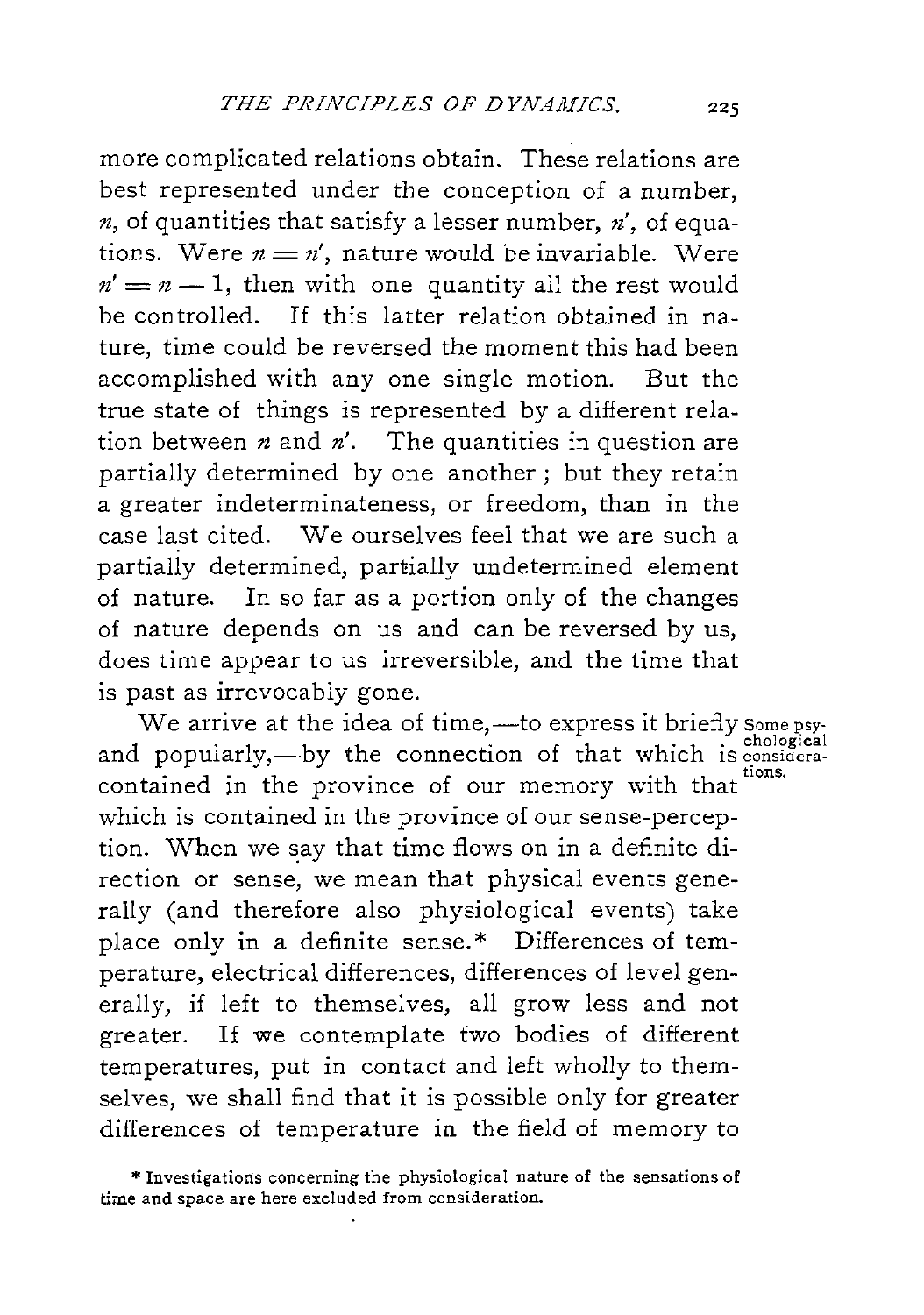exist with lesser ones in the field of sense-perception, and not the reverse. In all this there is simply expressed a peculiar and profound connection of things. To demand at the present time <sup>a</sup> full elucidation of this matter, is to anticipate, in the manner of speculative philosophy, the results of all future special investigation, that is a perfect physical science. (Compare Appendix, XIX., p. 541.)

Newton's 3. Views similar to those concerning time, are deviews of<br>space and veloped by Newton with respect to space and motion. motion. We extract here a few passages which characterise his position.

> "II. Absolute space, in its own nature and with- " out regard to anything external, always remains sim- $\lq$ ilar and immovable.

"Relative space is some movable dimension or "measure of absolute space, which our senses deter- "mine by its position with respect to other bodies, " and which is commonly taken for immovable [abso $l$ lute] space....

"IV. Absolute motion is the translation of a body "from one absolute place\* to another absolute place ;  $\lq\lq$  and relative motion, the translation from one relative " place to another relative place. . . .

Passages<br>from his

 $\cdots$ ... And thus we use, in common affairs, instead works. "of *absolute* places and motions, *relative* ones; and "that without any inconvenience. But in physical  $\blacksquare$ "disquisitions, we should abstract from the senses. " For it may be that there is no body really at rest, to  $\blacksquare$ "which the places and motions of others can be re- $``ferred...$ 

" The effects by which absolute and relative motions

\* The place, or locus of a body, according to Newton, is not its position, but the part of space which it occupies. It is either absolute or relative. $-$ Trans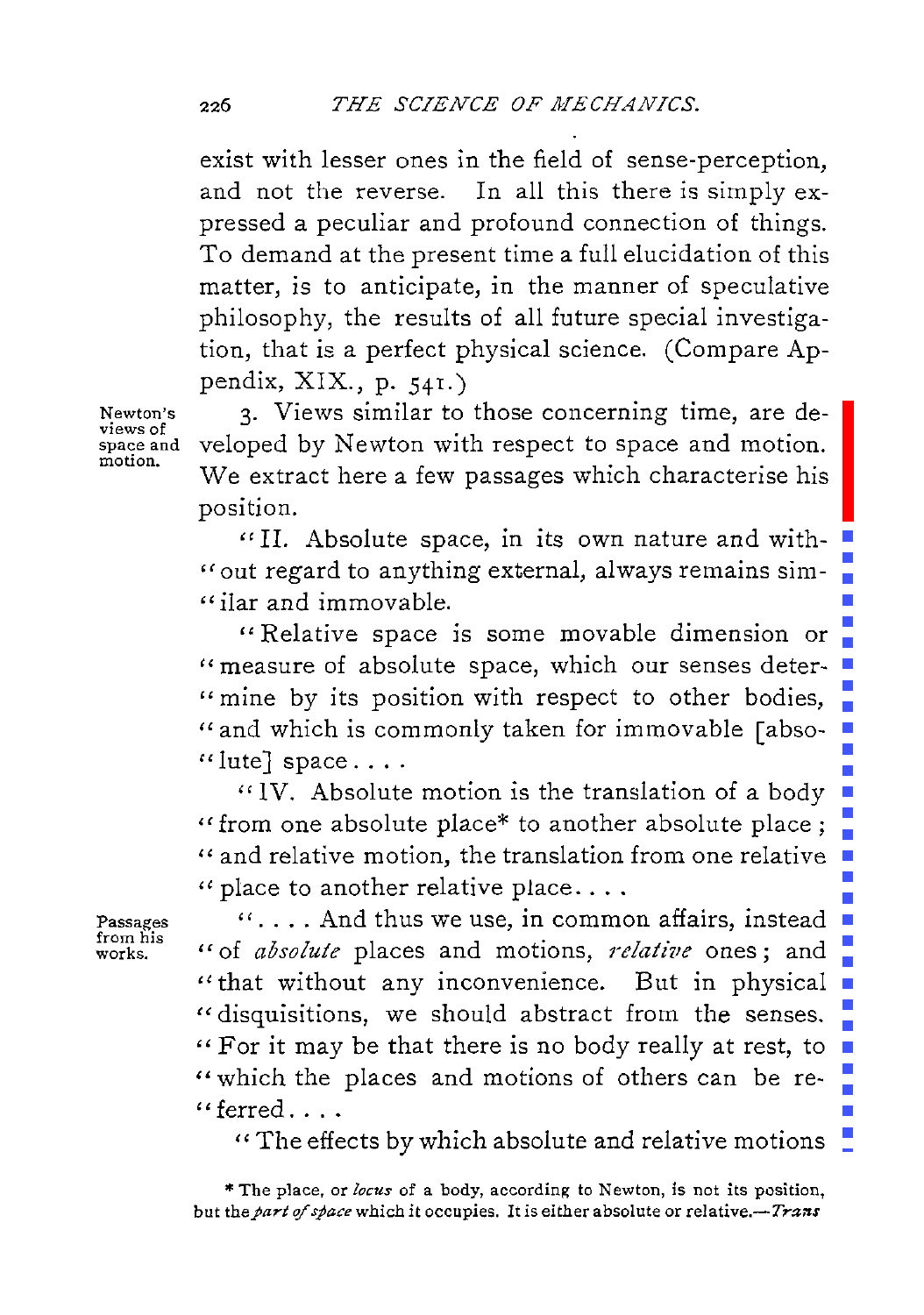" are distinguished from one another, are centrifugal × × " forces, or those forces in circular motion which pro- × I duce a tendency of recession from the axis. For in ٠ "a circular motion which is purely relative no such Ē, "forces exist; but in a true and absolute circular mo- ÷,  $\blacksquare$ "tion they do exist, and are greater or less according "to the quantity of the [absolute] motion.  $\overline{\phantom{a}}$ ٠

a.

 $\blacksquare$ 

 $\Box$ Ē, Ē, Ē, п ×. Ē,  $\mathbf{r}$ ×. Ē, п ×. Ē, п п  $\blacksquare$  $\blacksquare$  $\blacksquare$ m,  $\mathcal{L}_{\mathcal{A}}$ 

n.

Ē,

"For instance. If a bucket, suspended by a long the rota-"cord, is so often turned about that finally the cord is """ "strongly twisted, then is filled with water, and held "at rest together with the water; and afterwards by " the action of a second force, it is suddenly set whirl- " ing about the contrary way, and continues, while the "cord is untwisting itself, for some time in this mo- "tion ; the surface of the water will at first be level,  $``$  just as it was before the vessel began to move ; but, "subsequently, the vessel, by gradually communicat- "ing its motion to the water, will make it begin sens-" ibly to rotate, and the water will recede little by little " from the middle and rise up at the sides of the ves- " sel, its surface assuming <sup>a</sup> concave form. (This ex- " periment <sup>I</sup> have made myself.)

п ".... At first, when the *relative* motion of the wa-Relative Ĥ. " ter in the vessel was *greatest*, that motion produced motion.  $\blacksquare$  $\mathbb{Z}$ "no tendency whatever of recession from the axis ; the "water made no endeavor to move towards the cir- × п "cumference, by rising at the sides of the vessel, but "remained level, and for that reason its true circular × "motion had not yet begun. But afterwards, when  $\blacksquare$  $\blacksquare$ "the relative motion of the water had decreased, the  $\blacksquare$  $\blacksquare$  "rising of the water at the sides of the vessel indicated a. \* ' an endeavor to recede from the axis ; and this en-  $\blacksquare$ " deavor revealed the real circular motion of the water,  $\mathbf{r}$ " continually increasing, till it had reached its greatest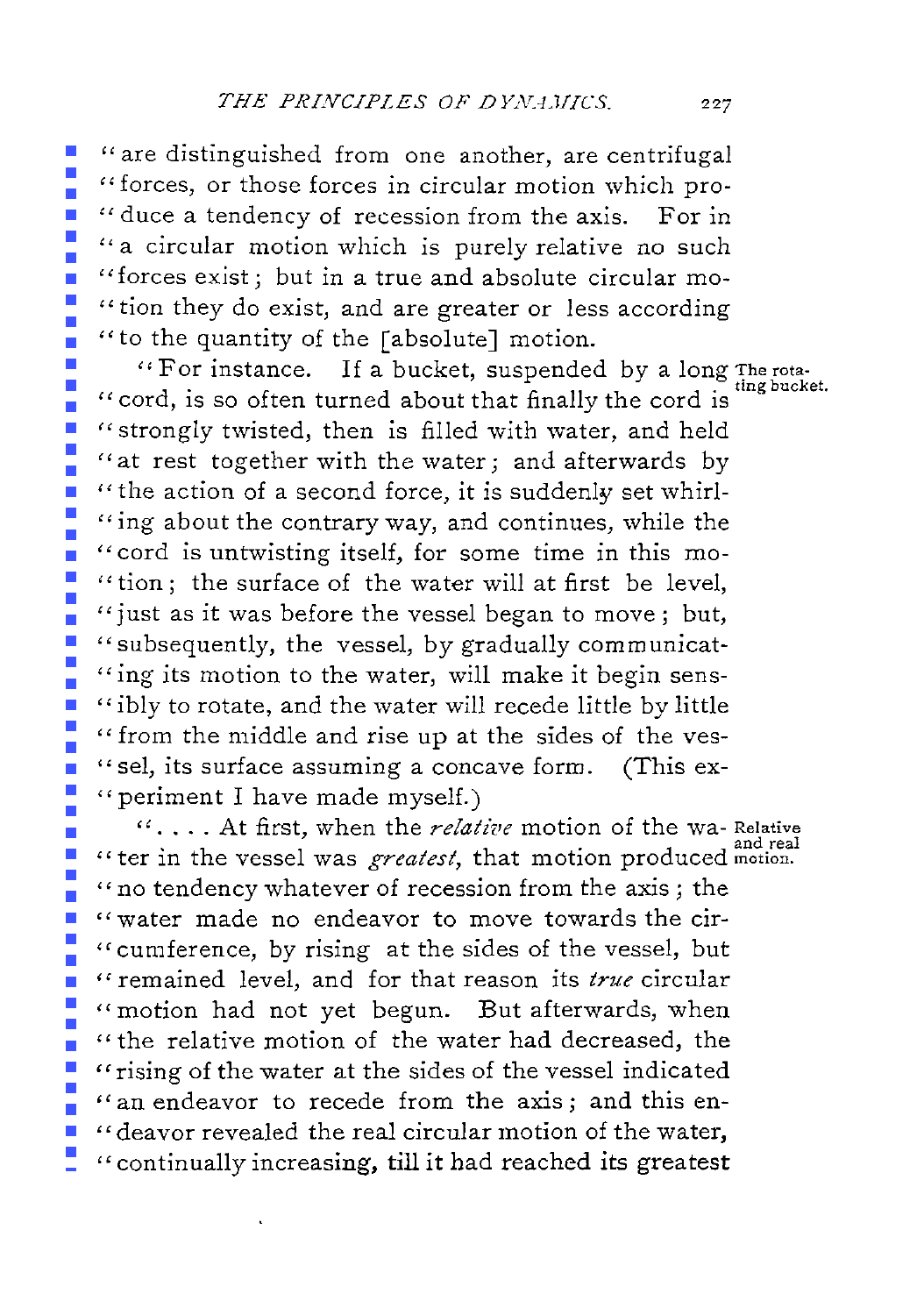"point, when *relatively* the water was at rest in the  $\blacksquare$ " vessel .... П

li It is indeed a matter of great difficulty to discover "and effectually to distinguish the  $true$  from the ap-" parent motions of particular bodies ; for the parts of  $\blacksquare$ ; " that immovable space in which bodies actually move,  $\overline{\phantom{a}}$ " do not come under the observation of our senses.

Newton's  $\cdots$  Yet the case is not altogether desperate; for there criteria for<br>distinguish- "exist to guide us certain marks, abstracted partly ing absolute<br>from rela- '' from the apparent motions, which are the differences tive motion. . Trom the apparent motions, which are the differences<br>"of the true motions, and partly from the forces that" "are the causes and effects of the true motions. "for instance, two globes, kept at a fixed distance  $\mathbb{R}$ " from one another by means of a cord that connects "them, be revolved about their common centre of  $\blacksquare$ "gravity, one might, from the simple tension of the  $\alpha$  cord, discover the tendency of the globes to recede  $\blacksquare$ " from the axis of their motion, and on this basis the " quantity of their circular motion might be computed.  $\blacksquare$ "And if any equal forces should be simultaneously "impressed on alternate faces of the globes to augment "or diminish their circular motion, we might, from "the increase or decrease of the tension of the cord,  $\overline{\phantom{a}}$ "deduce the increment or decrement of their motion; "and it might also be found thence on what faces  $\mathbf{F}$ "forces would have to be impressed, in order that the "motion of the globes should be most augmented;  $\frac{1}{2}$ "that is, their rear faces, or those which, in the cir- $\blacksquare$ " cular motion, follow. But as soon as we knew which ' ' faces followed, and consequently which preceded, we "should likewise know the direction of the motion. "In this way we might find both the quantity and the "direction of the circular motion, considered even in "an immense vacuum, where there was nothing ex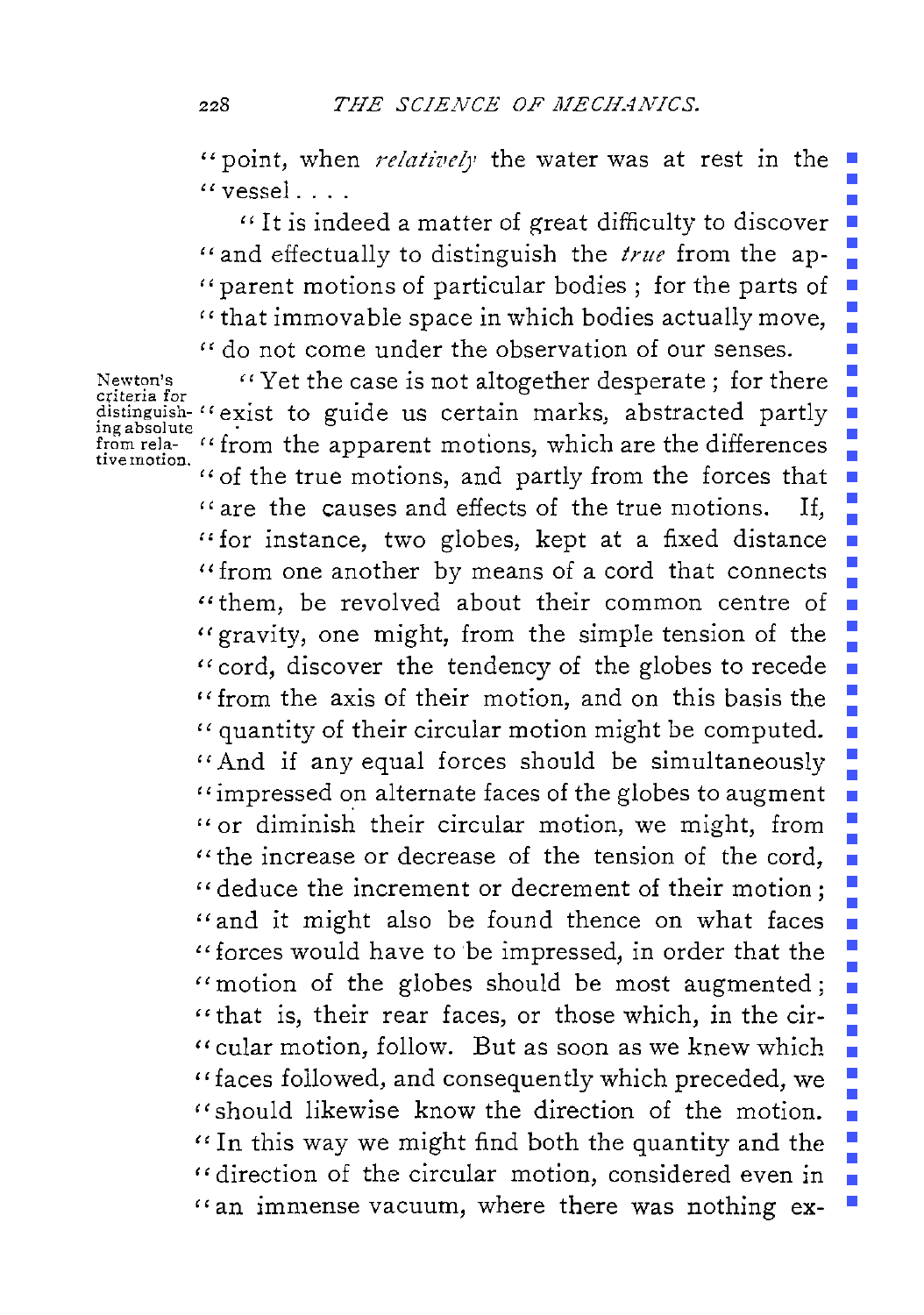"ternal or sensible with which the globes could be " compared . . . ."

4. It is scarcely necessary to remark that in the re- The prediflections here presented Newton has again acted con- Newton trary to his expressed intention only to investigate *actual* expression<br>expression facts. No one is competent to predicate things about facts. absolute space and absolute motion ; they are pure things of thought, pure mental constructs, that cannot be produced in experience. All our principles of mechanics are, as we have shown in detail, experimental knowledge concerning the relative positions and motions of bodies. Even in the provinces in which they are now recognised as valid, they could not, and were not, admitted without previously being subjected to experimental tests. No one is warranted in extending these principles beyond the boundaries of experience. In fact, such an extension is meaningless, as no one possesses the requisite knowledge to make use of it.

Let us look at the matter in detail. When we say that Detailed a body  $K$  alters its direction and velocity solely through matter. the influence of another body  $K'$ , we have asserted a conception that it is impossible to come at unless other bodies  $A, B, C, \ldots$  are present with reference to which the motion of the body  $K$  has been estimated. In reality, therefore, we are simply cognisant of <sup>a</sup> relation of the body  $K$  to  $A, B, C \ldots$ . If now we suddenly neglect  $A, B, C, \ldots$  and attempt to speak of the deportment of the body  $K$  in absolute space, we implicate ourselves in a twofold error. In the first place, we cannot know how  $K$  would act in the absence of  $A, B, C...$ ; and in the second place, every means would be wanting of forming a judgment of the behaviour of  $K$  and of putting to the test what we had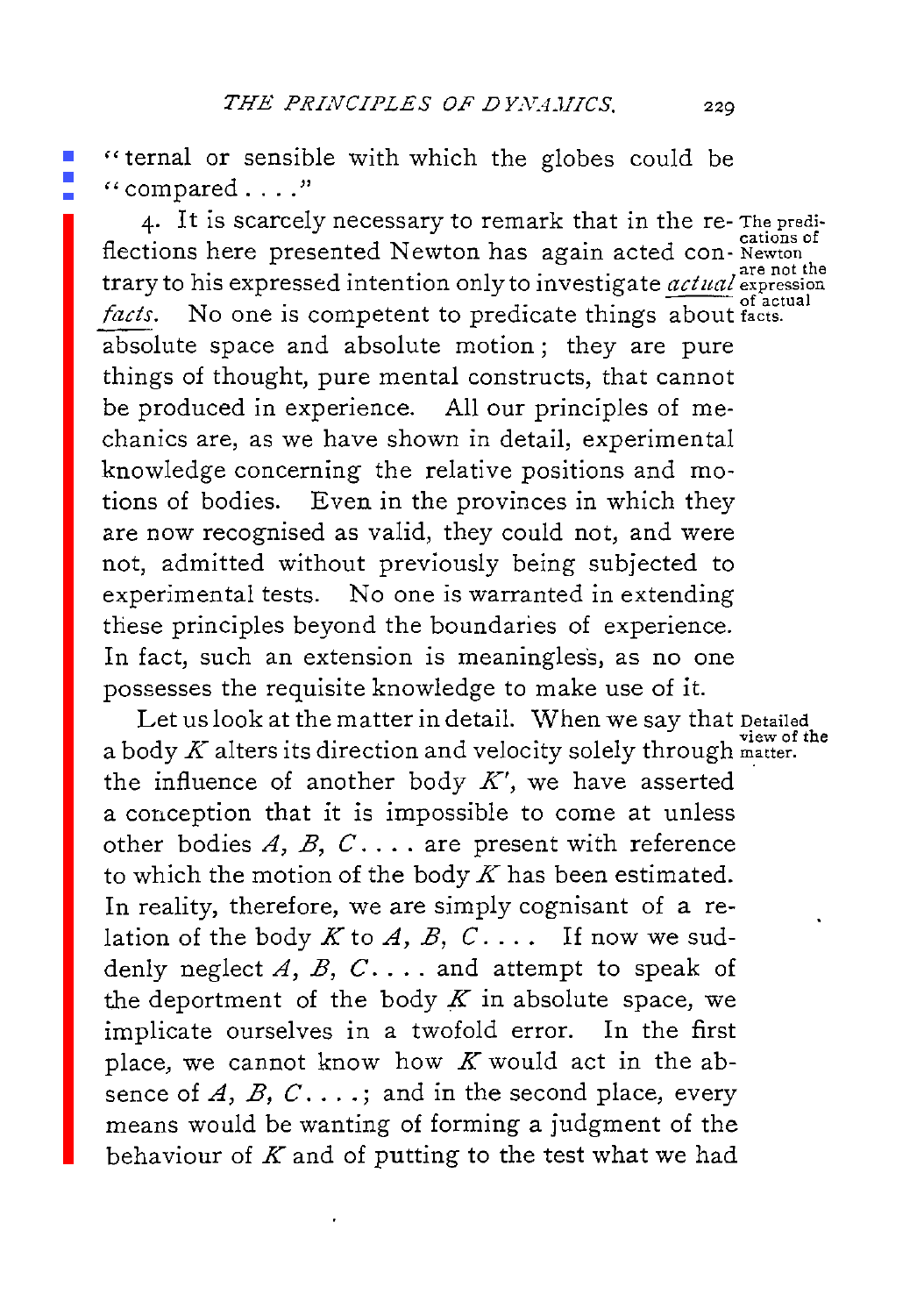predicated, which latter therefore would be bereft of all scientific significance.

The part Two bodies K and K', which gravitate toward each , The part<br>bodies of other, impart to each other in the direction of their<br>space play space play<br>in the de-<br>termination line of junction accelerations inversely proportional to the de-<br>termination . Their masses  $m$ ,  $m'$ . In this proposition is contained, not only a relation of the bodies  $K$  and  $K'$  to one another, but also <sup>a</sup> relation of them to other bodies. For the proposition asserts, not only that  $K$  and  $K'$  suffer with respect to one another the acceleration designated by  $\alpha$  (m + m'/r<sup>2</sup>), but also that K experiences the acceleration  $-\pi m'/r^2$  and K' the acceleration  $+\pi m/r^2$ in the direction of the line of junction ; facts which can be ascertained only by the presence of other bodies.

The motion of a body  $K$  can only be estimated by reference to other bodies A, B,  $C \ldots$ . But since we always have at our disposal a sufficient number of **the contact of the set of the contact of the contact of the co** bodies, that are as respects each other relatively fixed, or only slowly change their positions, we are, in such reference, restricted to no one *definite* body and can alternately leave out of account now this one and now that one. In this way the conviction arose that these bodies are indifferent generally.

pothesis of

The hy-<br>nothesis of It might be, indeed, that the isolated bodies  $A, B, \Box$ a medium  $C \ldots$  play merely a collateral rôle in the determina-In space de-<br>terminative tion of the motion of the body K, and that this motion of motion. is determined by a *medium* in which  $K$  exists. In such a case we should have to substitute this medium for Newton's absolute space. Newton certainly did not entertain this idea. Moreover, it is easily demonstrable that the atmosphere is not this motion-determinative medium. We should, therefore, have to picture to ourselves some other medium, filling, say, all space, with respect to the constitution of which and its kinetic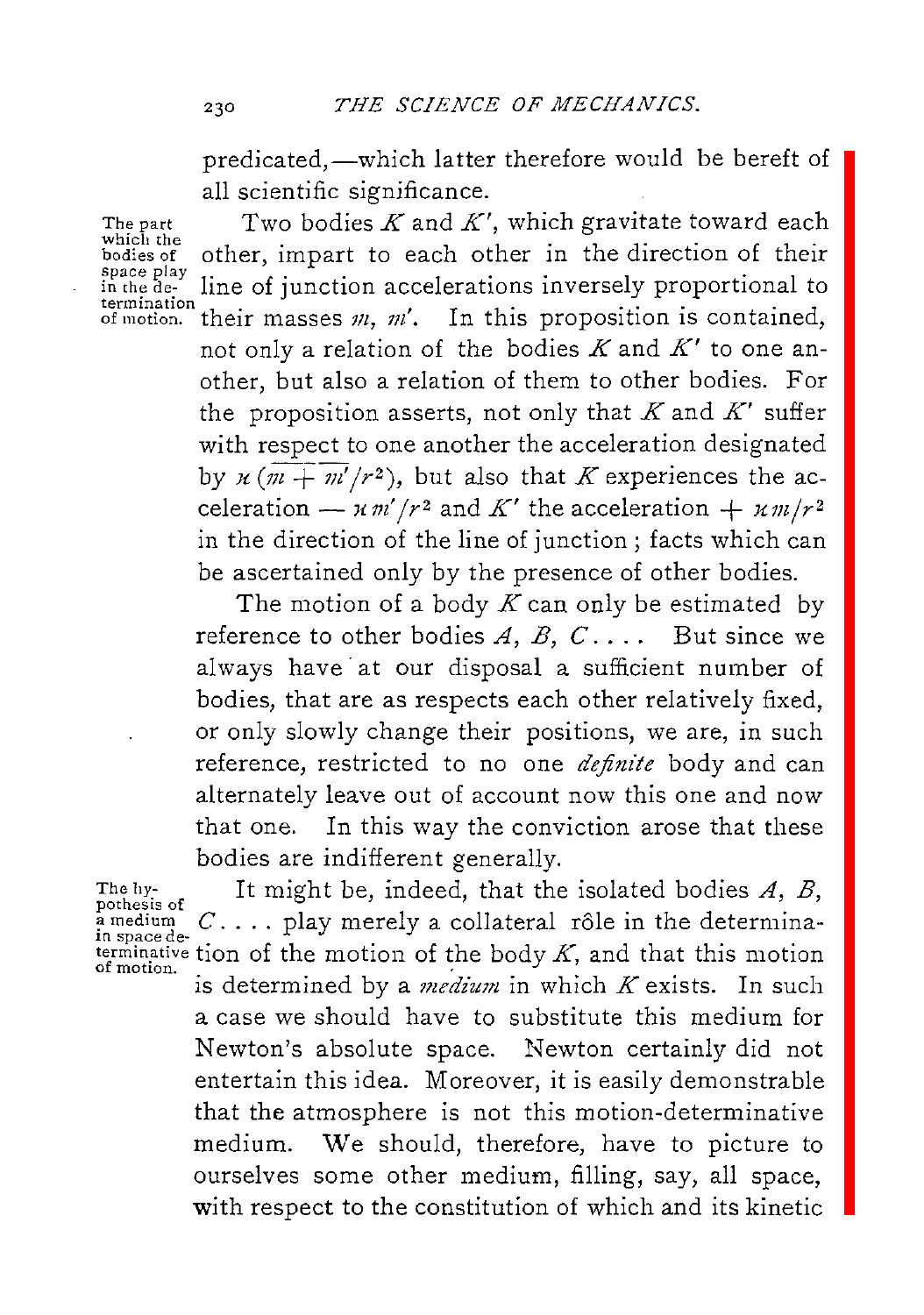relations to the bodies placed in it we have at present no adequate knowledge. In itself such <sup>a</sup> state of things would not belong to the impossibilities. It is known, from recent hydrodynamical investigations, that <sup>a</sup> rigid body experiences resistance in a frictionless fluid only when its velocity *changes*. True, this result is derived theoretically from the notion of inertia but it might, conversely, also be regarded as the primitive fact from which we have to start. Although, practically, and at present, nothing is to be accomplished with this conception, we might still hope to learn more in the future concerning this hypothetical medium ; and from the point of view of science itwould be in every respect a more valuable acquisition than the forlorn idea of absolute space. When we reflect that we cannot abolish the isolated bodies  $A, B, C...$ , that is, cannot determine by experiment whether the part they play is fundamental or collateral, that hitherto they have been the sole and only competent means of the orientation of motions and of the description of mechanical facts, it will be found expedient provisionally to regard all motions as determined by these bodies.

5. Let us now examine the point on which New- Critical ton, apparently with sound reasons, rests his distinc-tion of tion of absolute and relative motion. If the earth is distinction on, apparently with sound reasons, rests his distinc- tion of<br>on of absolute and relative motion. If the earth is distinction<br>ffected with an *absolute* rotation about its axis, cen-from relaaffected with an *absolute* rotation about its axis, cen-ela-<br>trip rights divension. trifugal forces are set up in the earth : it assumes an oblate form, the acceleration of gravity is diminished at the equator, the plane of Foucault's pendulum rotates, and so on. All these phenomena disappear if the earth is at rest and the other heavenly bodies are affected with absolute motion round it, such that the same *relative* rotation is produced. This is, indeed, the case, if we start *ab initio* from the idea of absolute space.

examina-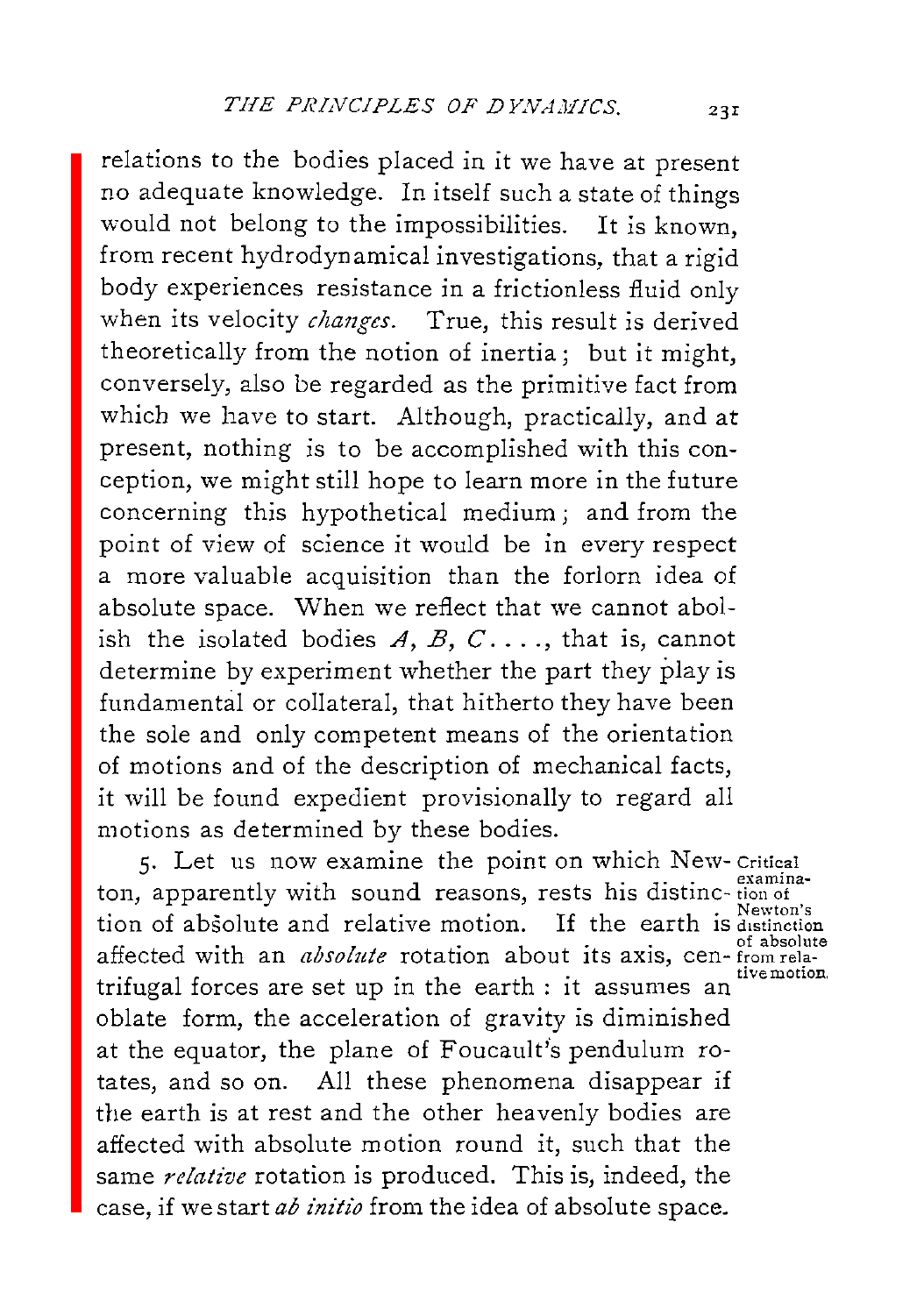But if we take our stand on the basis of facts, we shall find we have knowledge only of *relative* spaces and motions. Relatively, not considering the unknown and neglected medium of space, the motions of the universe are the same whether we adopt the Ptolemaic or the Copernican mode of view. Both views are, indeed, equally *correct* ; only the latter is more simple and more **rep** practical. The universe is not twice given, with an earth at rest and an earth in motion; but only *once*, **i** with its *relative* motions, alone determinable. It is, accordingly, not permitted us to say how things would be if the earth did not rotate. We may interpret the one case that is given us, in different ways. If, howone case that is given us, in different ways. ever, we so interpret it that we come into conflict with **the sum of the state of the state of the state of the state of the state of the state of the state of the state of the state of the state of the state of the state** experience, our interpretation is simply wrong. The principles of mechanics can, indeed, be so conceived, that even for relative rotations centrifugal forces arise,

Interpreta- Newton's experiment with the rotating vessel of the tion of the water simply informs us, that the relative rotation of experiment water simply informs us, that the relative with its the water with respect to the sides of the vessel prowater, duces *no* noticeable centrifugal forces, but that such forces *are* produced by its relative rotation with respect to the mass of the earth and the other celestial bodies. No one is competent to say how the experiment would turn out if the sides of the vessel increased in thickness and mass till they were ultimately several leagues thick. The one experiment only lies before us, and our business is, to bring it into accord with the other facts known to us, and not with the arbitrary fictions of our imagination.

> 6. We can have no doubts concerning the significance of the law of inertia if we bear in mind the manner in which it was reached. To begin with, Galileo discovered the constancy of the velocity and direction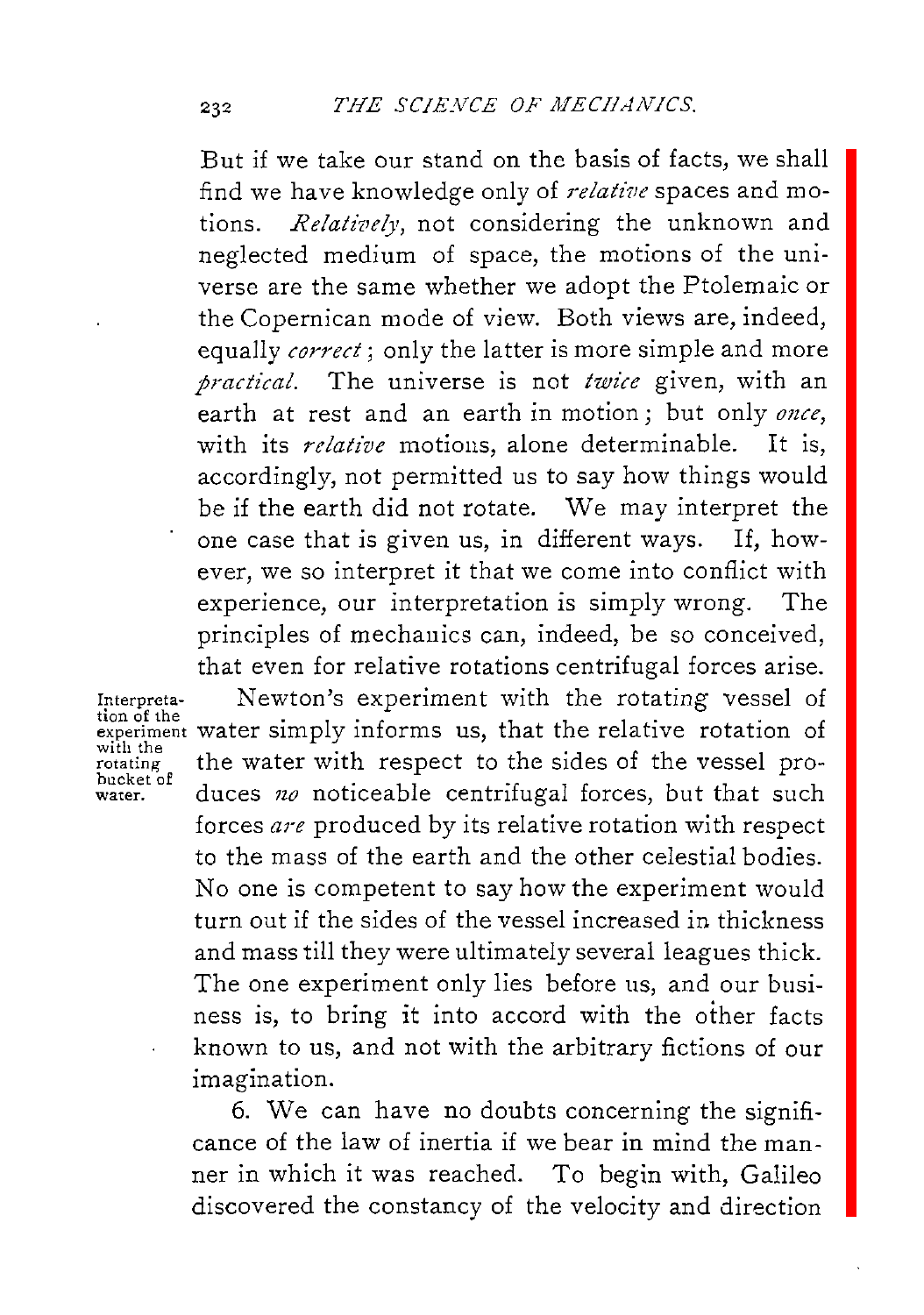of <sup>a</sup> body referred to terrestrial objects. Most terres- The law oi trial motions are of such brief duration and extent, that the light of this view.<br>this view it is wholly unnecessary to take into account the earth's rotation and the changes of its progressive velocity with respect to the celestial bodies. This consideration is found necessary only in the case of projectiles cast great distances, in the case of the vibrations of Foucault's pendulum, and in similar instances. When now Newton sought to apply the mechanical principles discovered since Galileo's time to the planetary system, he found that, so far as it is possible to form any estimate at all thereof, the planets, irrespectively of dynamic effects, appear to preserve their direction and velocity with respect to bodies of the universe that are very remote and as regards each other apparently fixed, the same as bodies moving on the earth do with respect to the fixed objects of the earth. The comportment of terrestrial bodies with respect to the earth is reducible to the comportment of the earth with respect to the remote heavenly bodies. If we were to assert that we knew more of moving objects than this their last -mentioned, experimentally -given comportment with respect to the celestial bodies, we should render ourselves culpable of <sup>a</sup> falsity. When, accordingly, we say, that a body preserves unchanged its direction and velocity in space, our assertion is nothing more or less than- an abbreviated reference to the entire universe. The use of such an abbreviated expression is permitted the original author of the principle, because he knows, that as things are no difficulties stand in the way of carrying out its implied directions. remedy lies in his power, if difficulties of the kind mentioned present themselves ; if, for example, the requisite, relatively fixed bodies are wanting.

 $\ddot{\phantom{0}}$  .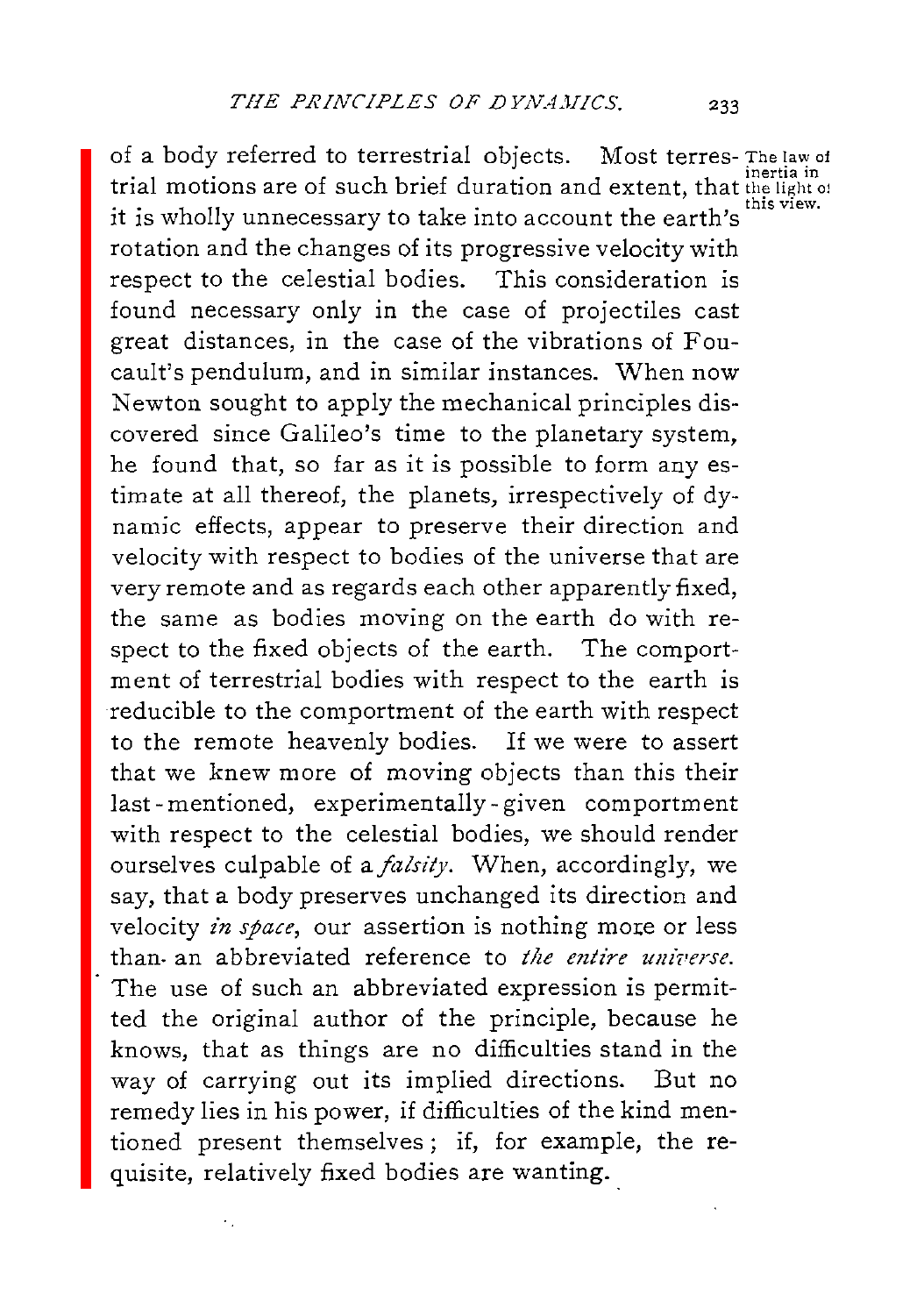The rela-<br>tion of the<br>bodies of

7. Instead, now, of referring a moving body  $K$  to bodies of space, that is to say to a system of coordinates, let us<br>the unithe uni-<br>verse to view directly its relation to the bodies of the universe,<br>each other. each other. by which alone such a system of coordinates can be determined. Bodies very remote from each other, moving with constant direction and velocity with respect to other distant fixed bodies, change their mutual distances proportionately to the time. We may also say, All very remote bodies-all mutual or other forces neglected alter their mutual distances proportionately to those distances. Two bodies, which, situated at <sup>a</sup> short distance from one another, move with constant direction and velocity with respect to other fixed bodies, exhibit more complicated relations. If we should regard the two bodies as dependent on one another, and call  $r$  the distance,  $t$  the time, and  $a$  a constant dependent on the directions and velocities, the formula would be obtained:  $d^2r/dt^2 = (1/r) [a^2 - (d\,r/dt)^2].$ It is manifestly much *simpler* and *clearer* to regard the two bodies as independent of each other and to consider the constancy of their direction and velocity with respect to other bodies.

> Instead of saying, the direction and velocity of <sup>a</sup> mass  $\mu$  in space remain constant, we may also employ the expression, the mean acceleration of the mass  $\mu$ with respect to the masses  $m, m', m'' \ldots$  at the distances r, r', r''... is  $= 0$ , or  $d^2(\sum m r/\sum m)/dt^2 = 0$ . The latter expression is equivalent to the former, as soon as we take into consideration a sufficient number of sufficiently distant and sufficiently large masses. The mutual influence of more proximate small masses, which are apparently not concerned about each other, is eliminated of itself. That the constancy of direction and velocity is given by the condition adduced, will be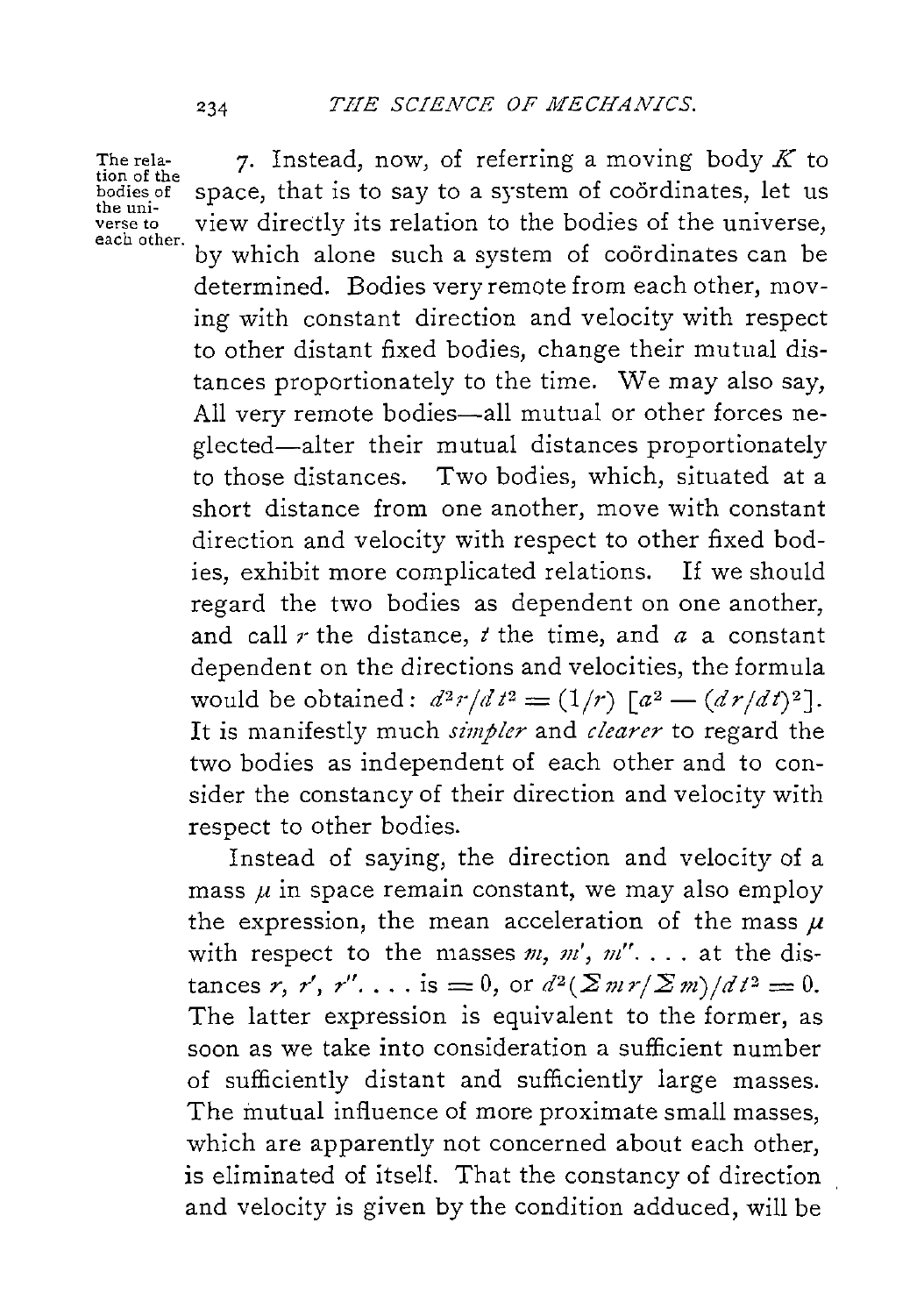seen at once if we construct through  $\mu$  as vertex cones The expres-<br>that cut out different portions of space, and set up the law of iner-<br>that cut out different portions of space, and set up the law of inercondition with respect to the masses of these separate of this retia in terms portions. We may put, indeed, for the entire space encompassing  $\mu$ ,  $d^2$  ( $\sum m r/\sum m$ )  $dt^2 = 0$ . But the equation in this case asserts nothing with respect to the motion of  $\mu$ , since it holds good for all species of motion where  $\mu$  is uniformly surrounded by an infinite number of masses. If two masses  $\mu_1$ ,  $\mu_2$  exert on each other a force which is dependent on their distance  $r$ , then  $d^2r/dt^2 = (\mu_1 + \mu_2)f(r)$ . But, at the same time, the acceleration of the centre of gravity of the two masses or the mean acceleration of the mass-system with respect to the masses of the universe (by the principle of reaction) remains  $= 0$ ; that is to say,

$$
\frac{d^2}{dt^2}\bigg[\mu_1\frac{\sum mr_1}{\sum m} + \mu_2\frac{\sum mr_2}{\sum m}\bigg] = 0.
$$

When we reflect that the time-factor that enters The necesinto the acceleration is nothing more than a quantity ence of a that is the measure of the distances (or angles of rota-tion of the tion) of the bodies of the universe, we see that even in <sup>All.</sup> the simplest case, in which apparently we deal with the mutual action of only two masses, the neglecting of the rest of the world is *impossible*. Nature does not begin with elements, as we are obliged to begin with them. It is certainly fortunate for us. that we can. It is certainly fortunate for us, that we can, from time to time, turn aside our eyes from the overpowering unity of the All, and allow them to rest on individual details. But we should not omit, ultimately to complete and correct our views by <sup>a</sup> thorough consideration of the things which for the time being we  $\epsilon$  y and  $\epsilon$ left out of account.

8. The considerations just presented show, that it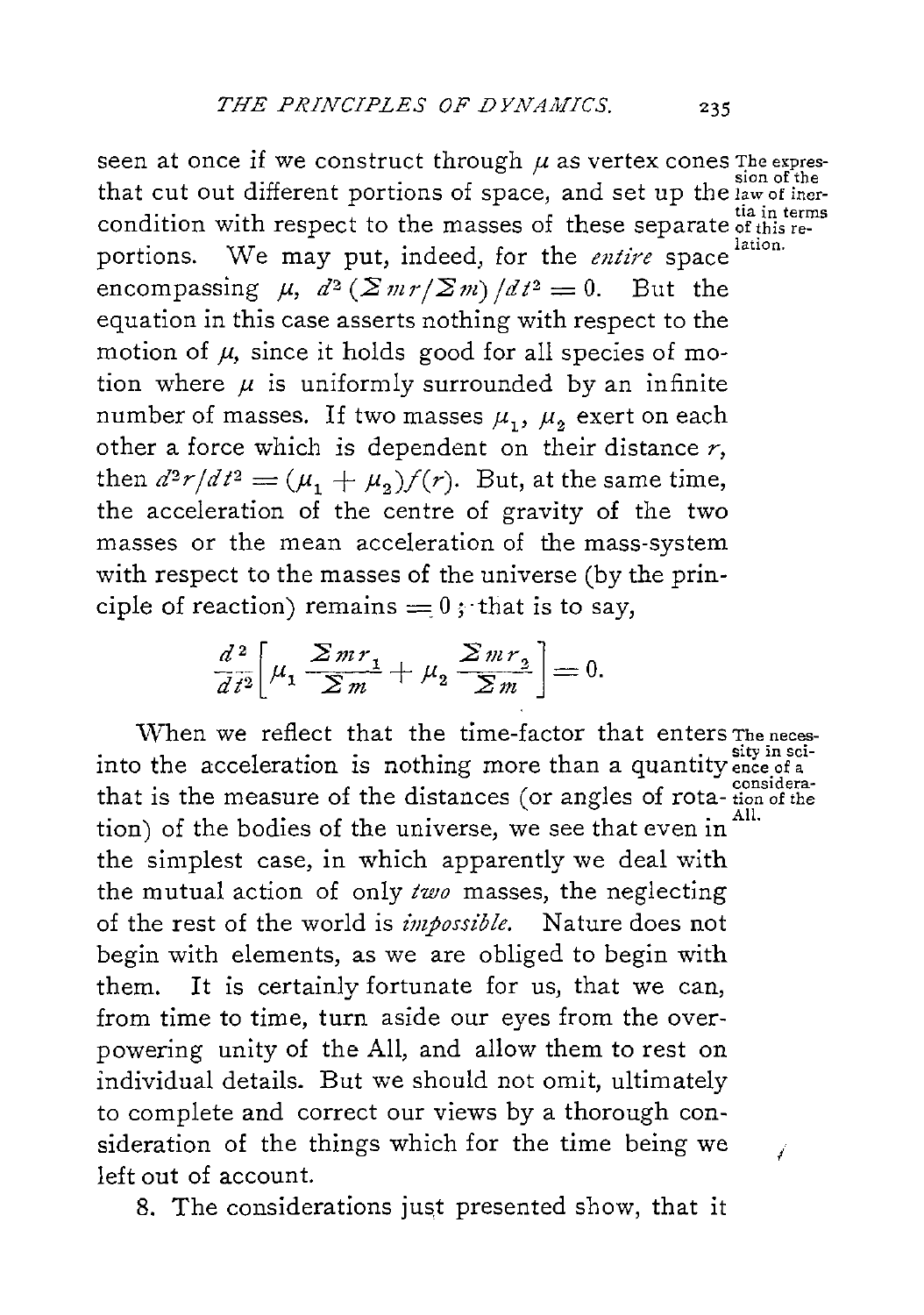The law of is not necessary to refer the law of inertia to <sup>a</sup> special not involve absolute space. On the contrary, it is perceived that<br>absolute space. the masses that in the common phraseology exert forces

on each other as well as those that exert none, stand with respect to acceleration in quite similar relations. We may, indeed, regard all masses as related to each<br>other. That *accelerations* play a prominent part in the other. That *accelerations* play a prominent part in the relations of the masses, must be accepted as a fact of experience ; which does not, however, exclude attempts to *elucidate* this fact by a comparison of it with other facts, involving the discovery of new points of view. In all the processes of nature the *differences* of certain



 $\mu$  quantities  $\mu$  play a determinative rôle. Differences of temperature, of potential function, and so forth, induce the natural  $\overline{\rho}$  processes, which consist<br>in the equalisation of equalisation

the equali-<br>sation of the differences of quantities.

The familiar expressions  $d^2u/dx^2$ , , consist in  $d^2u/dy^2$ ,  $d^2u/dz^2$ , which are determinative of the Natural these differences. consist in  $a^2u/dy^2$ ,  $a^2u/dz^2$ , which are determinative of the<br>sation of character of the equalisation, may be regarded as the<br>the differmeasure of the departure of the condition of any point from the mean of the conditions of its environment to which mean the point tends. The accelerations of masses may be analogously conceived. The great distances between masses that stand in no especial forcerelation to one another, change *proportionately to each* other. If we lay off, therefore, a certain distance  $\rho$  as abscissa, and another  $r$  as ordinate, we obtain a straight line. (Fig. 143.) Every *r*-ordinate corresponding to a definite  $\rho$ -value represents, accordingly, the mean of the adjacent ordinates. If a force-relation exists between the bodies, some value  $d^2r/dt^2$  is determined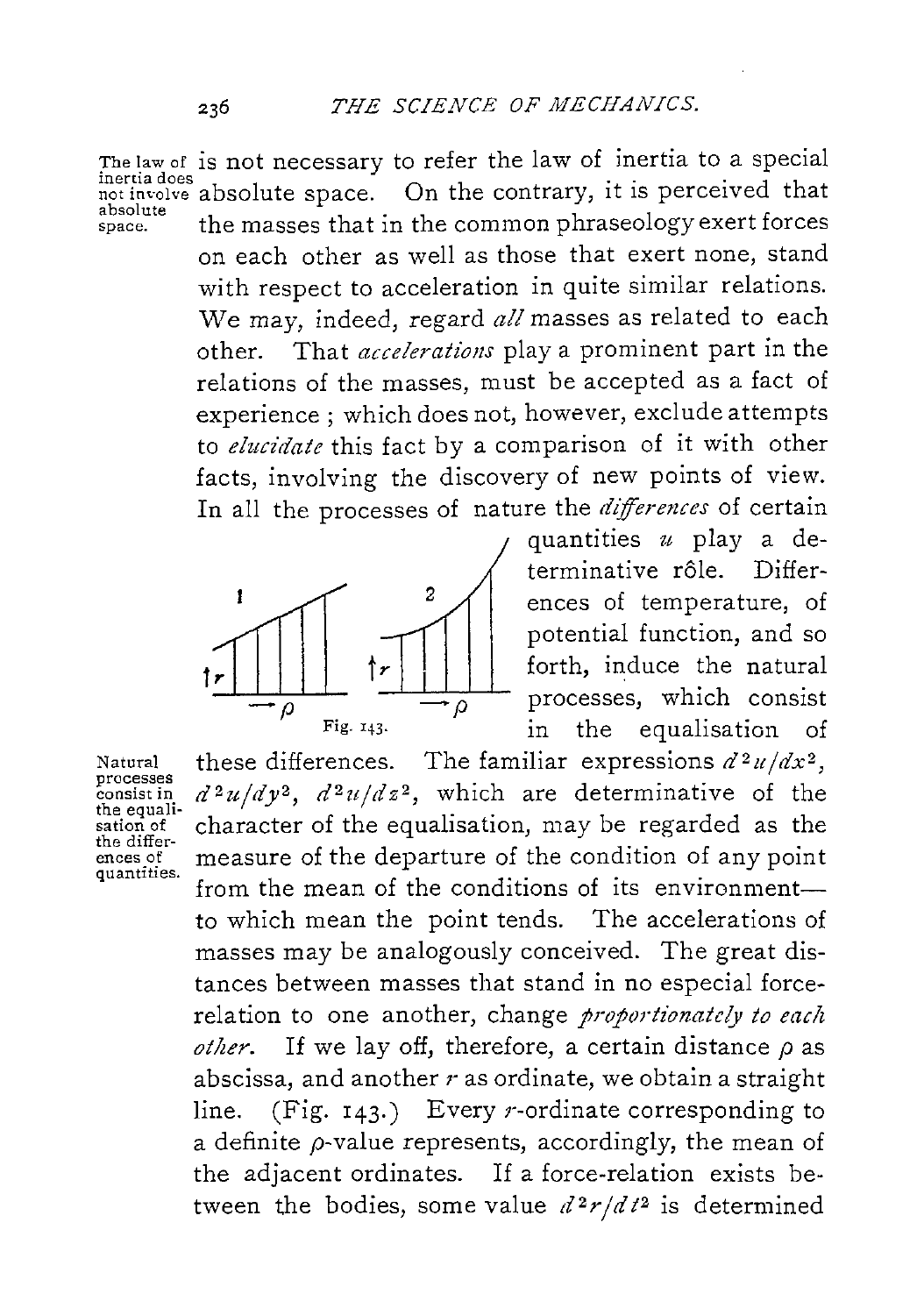by it which conformably to the remarks above we may replace by an expression of the form  $d^2r/d\rho^2$ . By the force-relation, therefore, a *departure* of the *r*-ordinate from the mean of the adjacent ordinates is produced, which would not exist if the supposed force-relation did not obtain. This intimation will suffice here.

g. We have attempted in the foregoing to give the character aw of inertia a different expression from that in ordi-expression  $f(x)$ nary use. This expression will, so long as a suffi- of inertia. cient number of bodies are apparently fixed in space, accomplish the same as the ordinary one. It is as easily applied, and it encounters the same difficulties. In the one case we are unable to come at an absolute space, in the other <sup>a</sup> limited number of masses only is within the reach of our knowledge, and the summation indicated can consequently not be fully carried out. It is impossible to say whether the new expression would still represent the true condition of things if the stars were to perform rapid movements among one another. The general experience cannot be constructed from the particular case given us. We must, on the contrary, wait until such an experience presents itself. Perhaps when our physico-astronomical knowledge has been extended, it will be offered somewhere in celestial space, where more violent and complicated motions take place than in our environment. The most impor- The simtant result of our reflexions is, however, *that precisely* eights of the apparently simplest mechanical principles are of a very are of a *nechanics* complicated character, that these principles are founded on picated and<br>the picated character, that these principles are founded on picated na--<br>uncompleted experiences, nay on experiences that never can all derived<br>from experiences be fully completed, that practically, indeed, they are suf-rience. ficiently secured, in view of the tolerable stability of our environment, to serve as the foundation of mathematical deduction, but that they can by no means themselves be re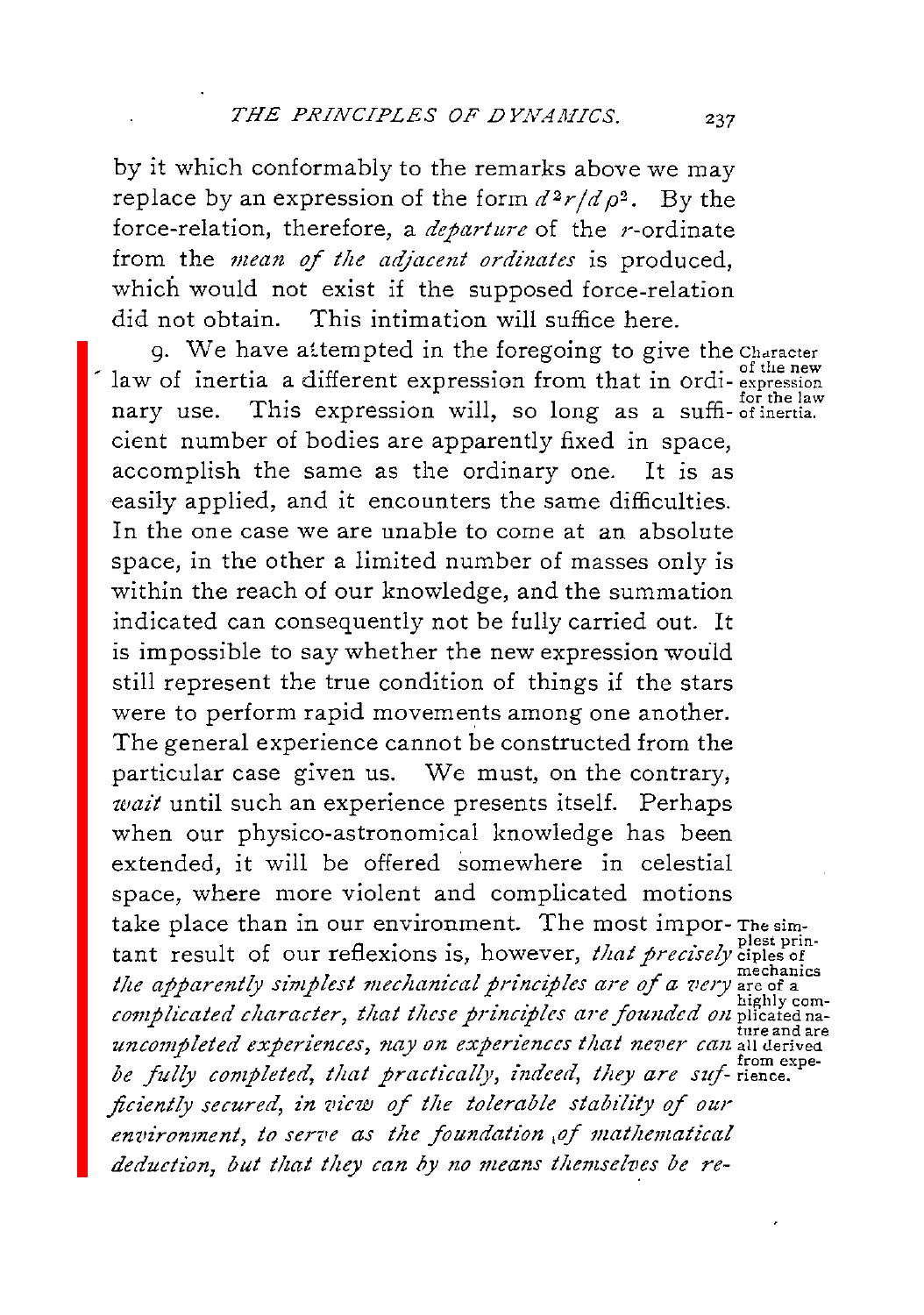garded as mathematically established truths but only as principles that not only admit of constant control by experience but actually require it. This perception is valuable in that it is propitious to the advancement of science. (Compare Appendix, XX., p. 542.)

THE SCIENCE OF MECHANICS.

#### XX.

#### (See page 238.)

Of the treatises which have appeared since 1883 on the law of inertia, all of which furnish welcome evidence of a heightened interest in this question, I can here only briefly mention that of Streintz (Physikalische Grundlagen der Mechanik, Leipsic, 1883) and that of L. Lange (Die geschichtliche Entwicklung des Bewegungsbegriffes, Leipsic, 1886).

The expression "absolute motion of translation" Streintz correctly pronounces as devoid of meaning and consequently declares certain analytical deductions, to which he refers, superfluous. On the other hand, with respect to rotation, Streintz accepts Newton's position, that absolute rotation can be distinguished from relative rotation. In this point of view, therefore, one can select every body not affected with absolute rotation as a body of reference for the expression of the law of inertia.

I cannot share this view. For me, only relative motions exist (Erhaltung der Arbeit, p. 48; Science of Mechanics, p. 229), and I can see, in this regard, no

 $542$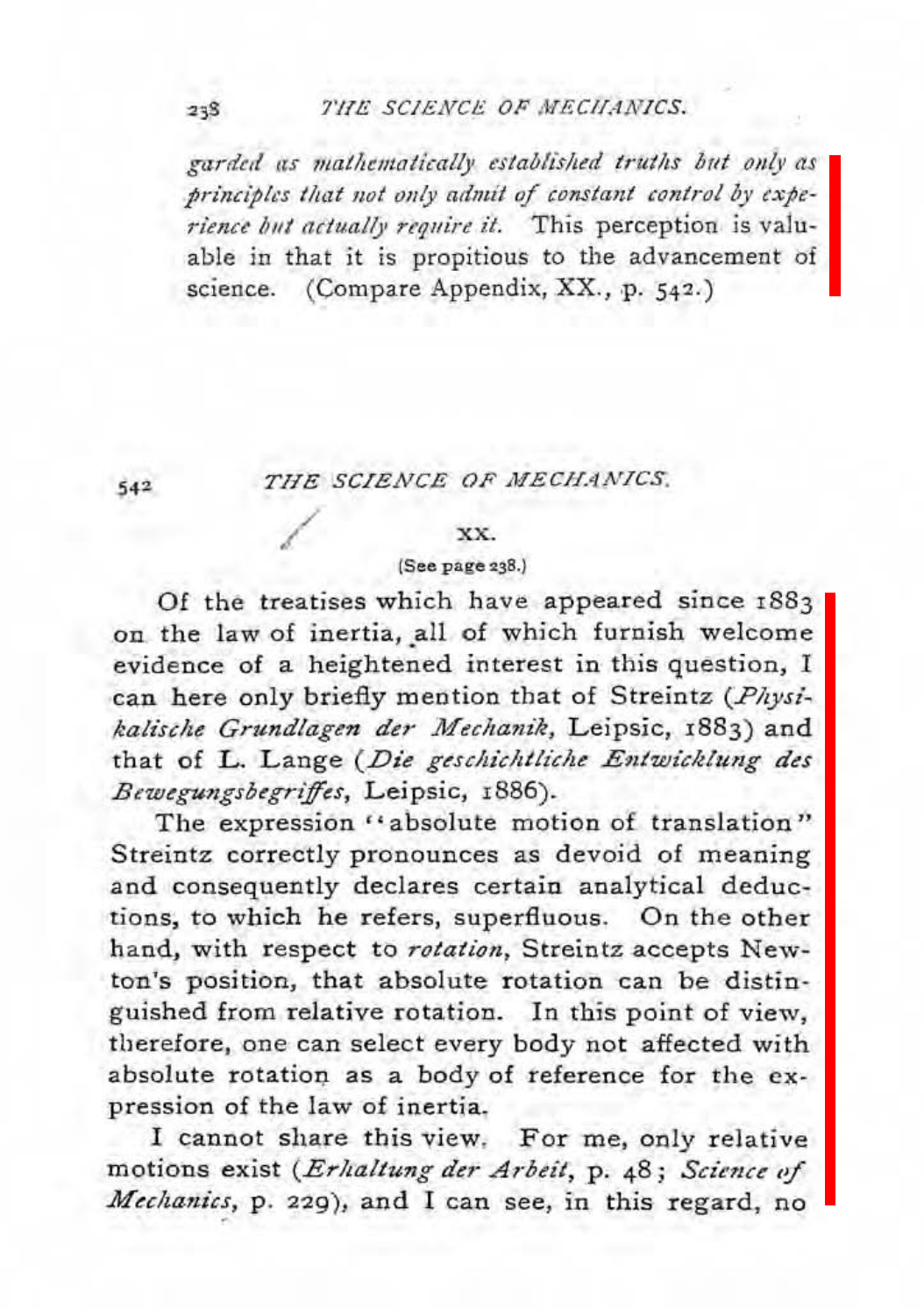distinction between rotation and translation. When <sup>a</sup> body moves relatively to the fixed stars, centrifugal forces are produced ; when it moves relatively to some different body, and not relatively to the fixed stars, no centrifugal forces are produced. <sup>I</sup> have no objection to calling the first rotation "absolute" rotation, if it be remembered that nothing is meant by such <sup>a</sup> designation except *relative rotation with respect to the* fixed stars. Can we fix Newton's bucket of water, rotate the fixed stars, and then prove the absence of centrifugal forces?

The experiment is impossible, the idea is meaningless, for the two cases are not, in sense-perception, distinguishable from each other. <sup>I</sup> accordingly regard these two cases as the *same* case and Newton's distinction as an illusion (Science of Mechanics, page 232).

232).<br>But the statement is correct that it is possible to find one's bearings in a balloon shrouded in fog, by means of <sup>a</sup> body which does not rotate with respect to the fixed stars. But this is nothing more than an indirect orientation with respect to the fixed stars; it is a mechanical, substituted for an optical, orientation.

<sup>I</sup> wish to add the following remarks in answer to Streintz's criticism of my view. My opinion is not to be confounded with that of Euler (Streintz, pp. 7, 50), who, as Lange has clearly shown, never arrived at any settled and intelligible opinion on the subject. Again, I never assumed that remote masses only, and not near ones, determine the velocity of a body (Streintz, p. 7); I simply spoke of an influence *inde*pendent of distance. In the light of my expositions at pages 222-245, the unprejudiced and careful reader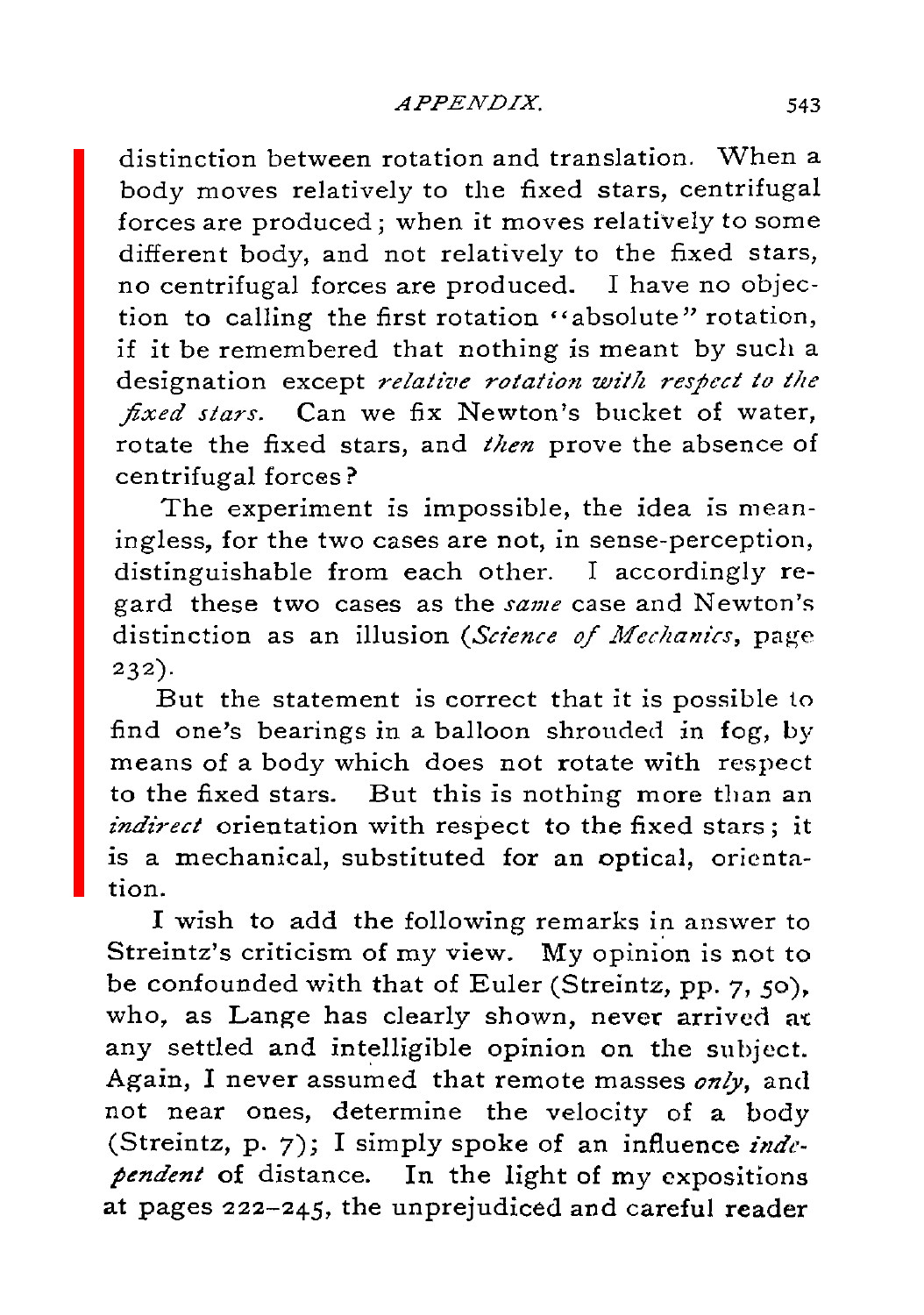will scarcely maintain with Streintz (p. 50), that after so long <sup>a</sup> period of time, without <sup>a</sup> knowledge of Newton and Euler, <sup>I</sup> have only been led to views which these inquirers so lorg ago held, but were afterwards, partly by them and partly by others, rejected. Even my remarks of 1872, which were all that Streintz knew, cannot justify this criticism. These were, for good reasons, concisely stated, but they are by no means so meagre as they must appear to one<br>who knows them only from Streintz's criticism. The who knows them only from Streintz's criticism. point of view which Streintz occupies, <sup>I</sup> at that time expressly rejected.

Lange's treatise is, in my opinion, one of the best that have been written on this subject. Its methodical movement wins at once the reader's sympathy. Its careful analysis and study, from historical and critical points of view, of the concept of motion, have produced, it seems to me, results of permanent value. <sup>I</sup> also regard its clear emphasis and apt designation of the principle of "particular determination" as a point of much merit, although the principle itself, as well as its application, is not new. The principle is really at the basis of all measurement. The choice of the unit of measurement is convention ; the number of measurement is <sup>a</sup> result of inquiry. Every natural inquirer who is clearly conscious that his business is simply the investigation of the interdependence of phenomena, as <sup>I</sup> formulated the point at issue <sup>a</sup> long time ago  $(1865 - 1866)$ , employs this principle. When, for example (*Mechanics*, p. 218 et seq.), the negative inverse ratio of the mutually induced accelerations of two bodies is called the mass-ratio of these bodies, this is a *convention*, expressly acknowledged as arbitrary ; but that these ratios are independent of the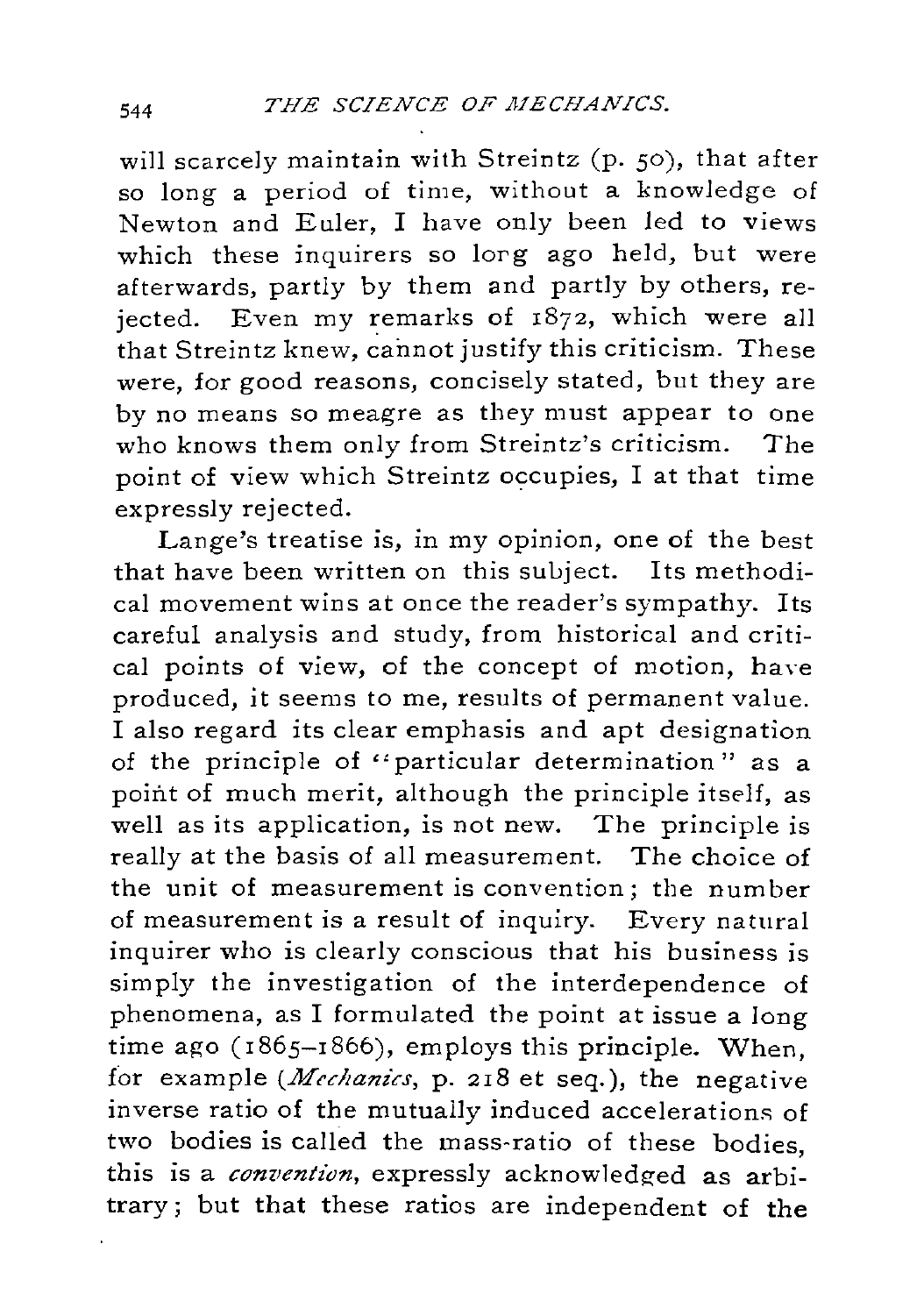kind^and of the order of combination of the bodies is a result of inquiry. I might adduce numerous similar nstances from the theories of heat and electricity as well as from other provinces. Compare Appendix II.

Taking it in its simplest and most perspicuous form, the law of inertia, in Lange's view, would read as follows :

Three material points,  $P_1$ ,  $P_2$ ,  $P_3$ , are simultaneously hurled from the same point in space and then left to themselves. The moment we are certain that the points are not situated in the same straight line, we join each separately with  $any$  fourth point in space,  $Q$ . These lines of junction, which we may respectively call  $G_1$ ,  $G_2$ ,  $G_3$ , form, at their point of meeting, <sup>a</sup> three-faced solid angle. If now we make this solid angle preserve, with unaltered rigidity, its form, and constantly determine in such a manner its position. that  $P_1$  shall always move on the line  $G_1$ ,  $P_2$  on the line  $G_2$ ,  $P_3$  on the line  $G_3$ , these lines may be regarded as the axis of a coördinate or inertial system, with respect to which every other material point, left to itself, will move in a straight line. The spaces described by the free points in the paths so determined will be proportional to one another.

A system of coordinates with respect to which three material points move in a straight line is, according to Lange, under the assumed limitations, a simple *convention*. That with respect to such a system also <sup>a</sup> fourth or other free material point will move in <sup>a</sup> straight line, and that the paths of the different points will all be proportional to one another, are  $re$ sults of inquiry.

In the first place, we shall not dispute the fact that the law of inertia can be referred to such a system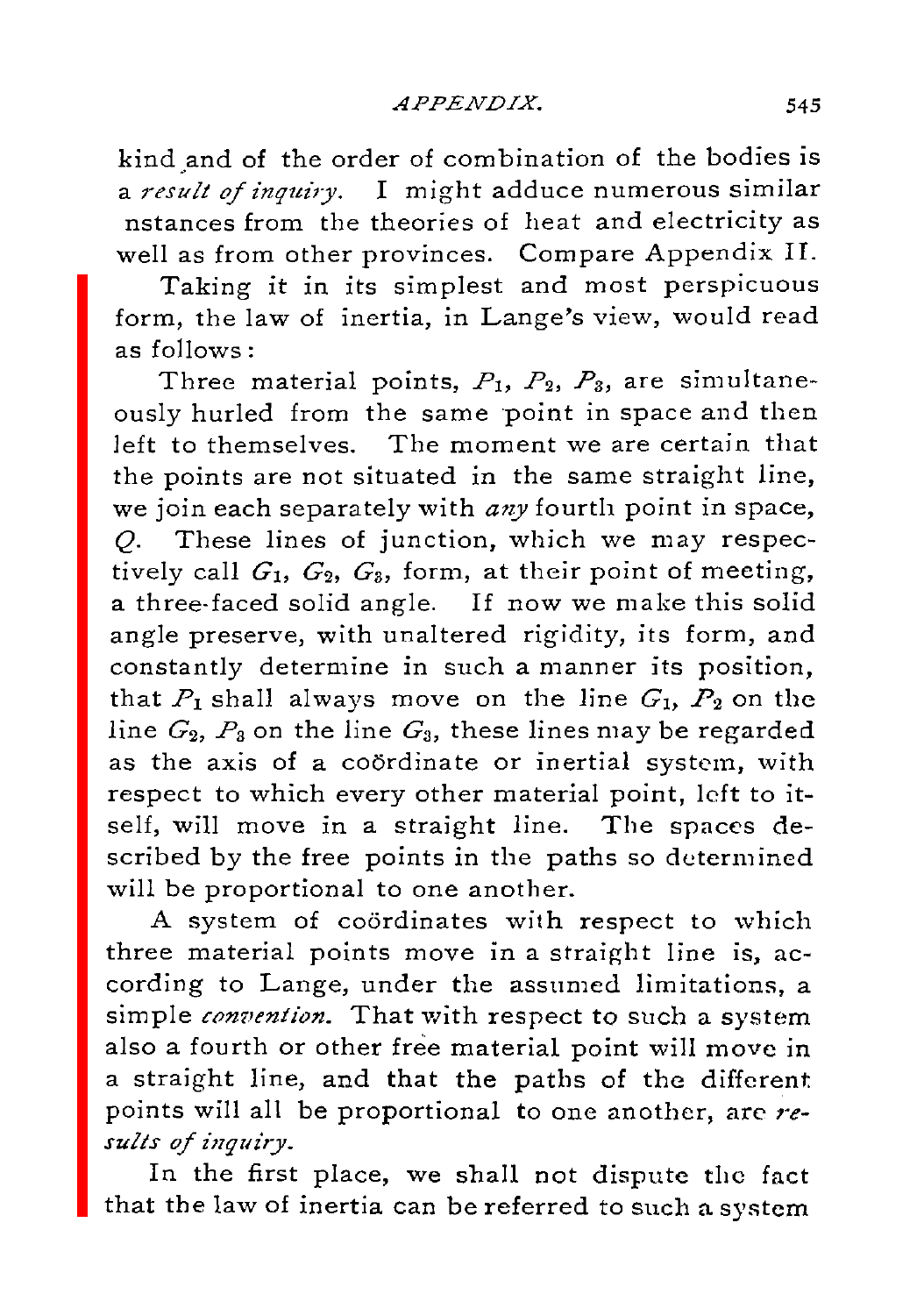of time and space coördinates and expressed in this form. Such an expression is less fit than Streintz's for practical purposes, but, on the other hand, is, for<br>its methodical advantages, more attractive. It espeits methodical advantages, more attractive. cially appeals to my mind, as a number of years ago  $I$ was engaged with similar attempts, of which not the beginnings but only a few remnants  $(Mechanics, pp.$  $234-235$ ) are left. I abandoned these attempts, because I was convinced that we only  $\alpha\beta\gamma\gamma\gamma\gamma$  evade by such expressions references to the fixed stars and the angular rotation of the earth. This, in my opinion, is also true of the forms in which Streintz and L,ange express the law.

In point of fact, it was precisely by the consideration of the fixed stars and the rotation of the earth that we arrived at <sup>a</sup> knowledge of the law of inertia as it at present stands, and without these foundations we should never have thought of the explanations here discussed (Mechanics, 232-233). The consideration of <sup>a</sup> small number of isolated points, to the exclusion of the rest of the world, is in my judgment inadmissible (*Mechanics*, pp. 229-235).

It is quite questionable, whether a *fourth* material point, left to itself, would, with respect to Lange's "inertial system," uniformly describe a straight line, if the fixed stars were absent, or not invariable, or could not be regarded with sufficient approximation as Invariable.

The most natural point of view for the candid inquirer must still be, to regard the law of inertia primarily as a tolerably accurate approximation, to refer it, with respect to space, to the fixed stars, and, with respect to time, to the rotation of the earth, and to await the correction, or more precise definition, of